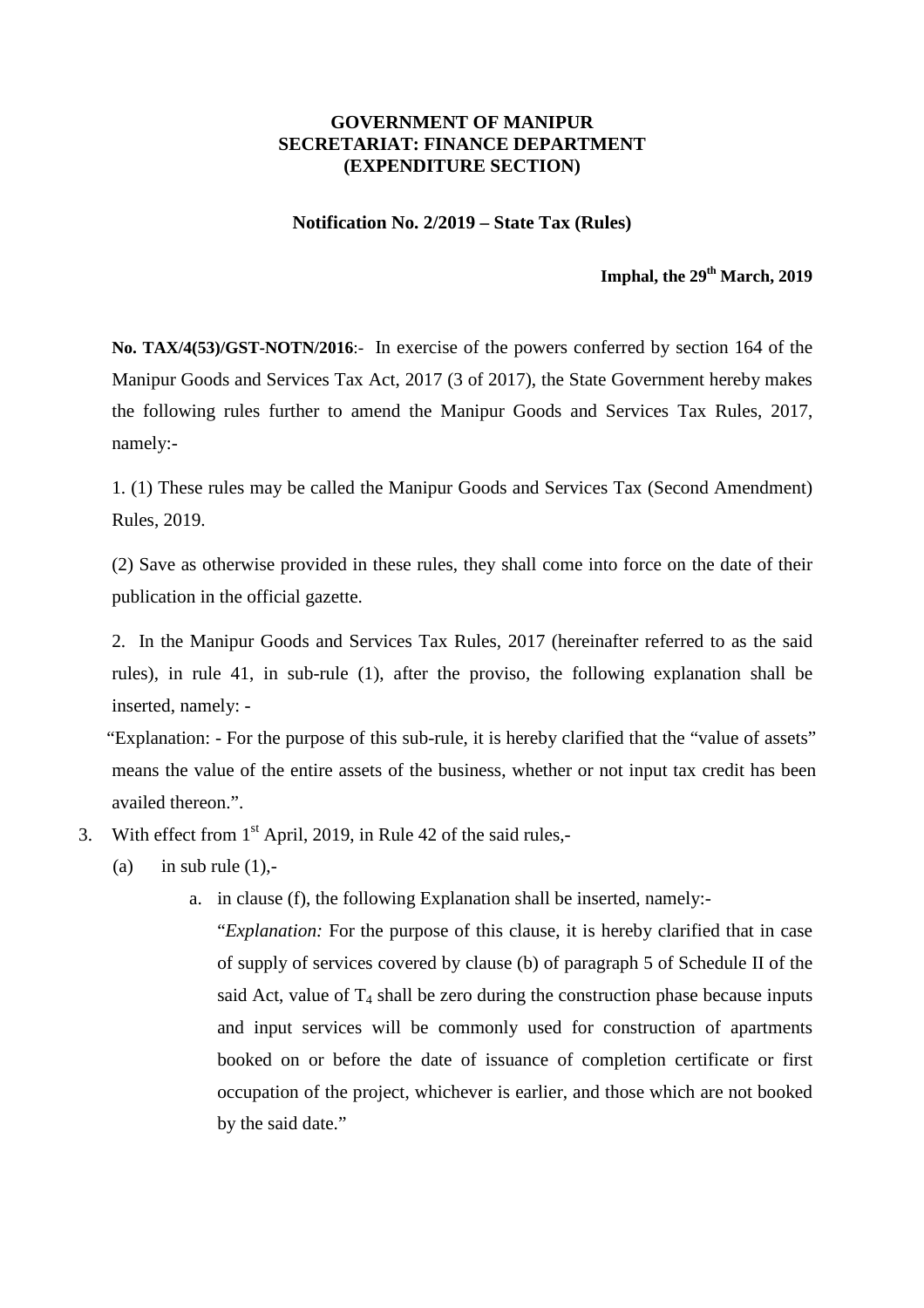- b. in clause (g), after the letter and figure "**FORM GSTR-2**", the words, letters and figure "**and** at summary level in **FORM GSTR-3B**" shall be inserted;
- c. in clause (h),
	- i. for the brackets and letter " $(g)$ ", the brackets and letter " $(f)$ " shall be substituted;
- d. in clause (i),
	- i. before the proviso, the following proviso shall be inserted, namely:- "Provided that in case of supply of services covered by clause (b) of paragraph 5 of Schedule II of the Act, the value of 'E/F' for a tax period shall be calculated for each project separately, taking value of E and F as under:-

 $E=$  aggregate carpet area of the apartments, construction of which is exempt from tax plus aggregate carpet area of the apartments, construction of which is not exempt from tax, but are identified by the promoter to be sold after issue of completion certificate or first occupation, whichever is earlier;

F= aggregate carpet area of the apartments in the project;

*Explanation 1:* In the tax period in which the issuance of completion certificate or first occupation of the project takes place, value of E shall also include aggregate carpet area of the apartments, which have not been booked till the date of issuance of completion certificate or first occupation of the project, whichever is earlier;

*Explanation 2:* Carpet area of apartments, tax on construction of which is paid or payable at the rates specified for items (i), (ia), (ib), (ic) or (id), against serial number 3 of the Table in the notification No. 11/2017-State Tax (Rate), published in the Manipur Gazette, Extraordinary, dated  $28<sup>th</sup>$  June, 2017 *vide* number 120 dated  $29<sup>th</sup>$  June, 2017, as amended, shall be taken into account for calculation of value of 'E' in view of Explanation (iv) in paragraph 4 of the notification No. 11/2017-State Tax (Rate), published in the Manipur Gazette,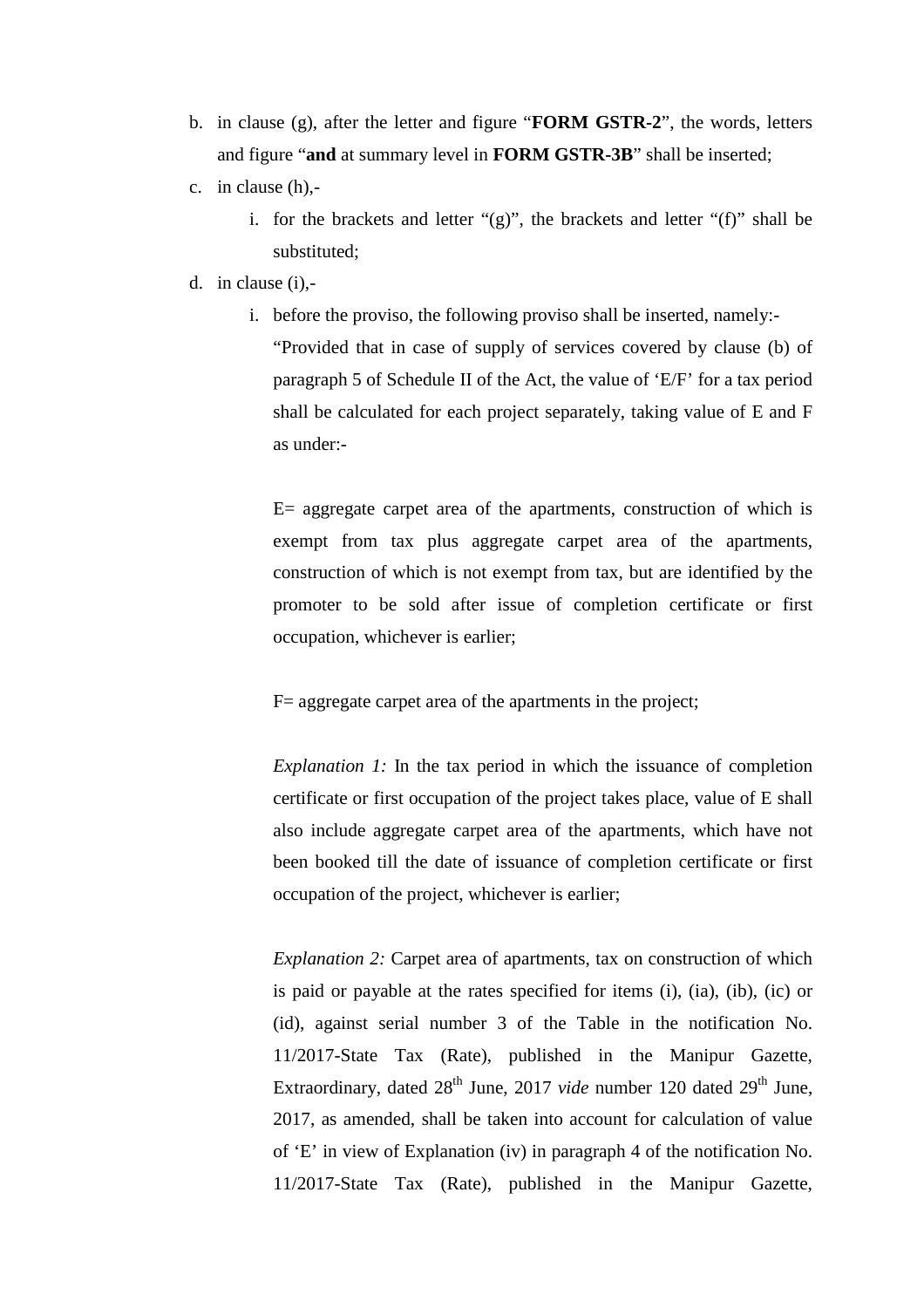Extraordinary, dated 28<sup>th</sup> June, 2017 *vide* number 120 dated 29<sup>th</sup> June, 2017, as amended.

- ii. in the proviso, for the word "Provided", the words "Provided further" shall be substituted;
- e. for the clause (l), the following clause shall be substituted, namely:- "(l) the amount 'C3', 'D1' and 'D2' shall be computed separately for input tax credit of central tax, State tax, Union territory tax and integrated tax and declared in **FORM GSTR-3B** or through **FORM GST DRC-03**;";
- f. in the clause (m), for the words "added to the output tax liability of the registered person", the words, letters and figures "reversed by the registered person in **FORM GSTR-3B** or through **FORM GST DRC-03**" shall be substituted;
- (b) in sub rule (2), for the words "The input tax credit", the words, figures and bracket "Except incase of supply of services covered by clause (b) of paragraph 5 of the Schedule II of the Act, the input tax credit" shall be substituted;
- (c) in the clause (a) of sub-rule (2), for the words "added to the output tax liability of the registered person", the words, letters and figures "reversed by the registered person in **FORM GSTR-3B** or through **FORM GST DRC-03**" shall be substituted;

(d) after sub rule (2), the following sub rules shall be inserted, namely:-

"(3) In case of supply of services covered by clause (b) of paragraph 5 of the Schedule II of the Act, the input tax determined under sub-rule (1) shall be calculated finally, for each ongoing project or project which commences on or after 1<sup>st</sup> April, 2019, which did not undergo or did not require transition of input tax credit consequent to change of rates of tax on  $1<sup>st</sup>$  April, 2019 in accordance with notification No. 11/2017-State Tax (Rate), published in the Manipur Gazette, Extraordinary, dated 28<sup>th</sup> June, 2017 *vide* number 120 dated 29<sup>th</sup> June, 2017, as amended for the entire period from the commencement of the project or  $1<sup>st</sup>$  July, 2017, whichever is later, to the completion or first occupation of the project, whichever is earlier, before the due date for furnishing of the return for the month of September following the end of financial year in which the completion certificate is issued or first occupation takes place of the project, in the manner prescribed in the said sub-rule, with the modification that value of E/F shall be calculated taking value of E and F as under: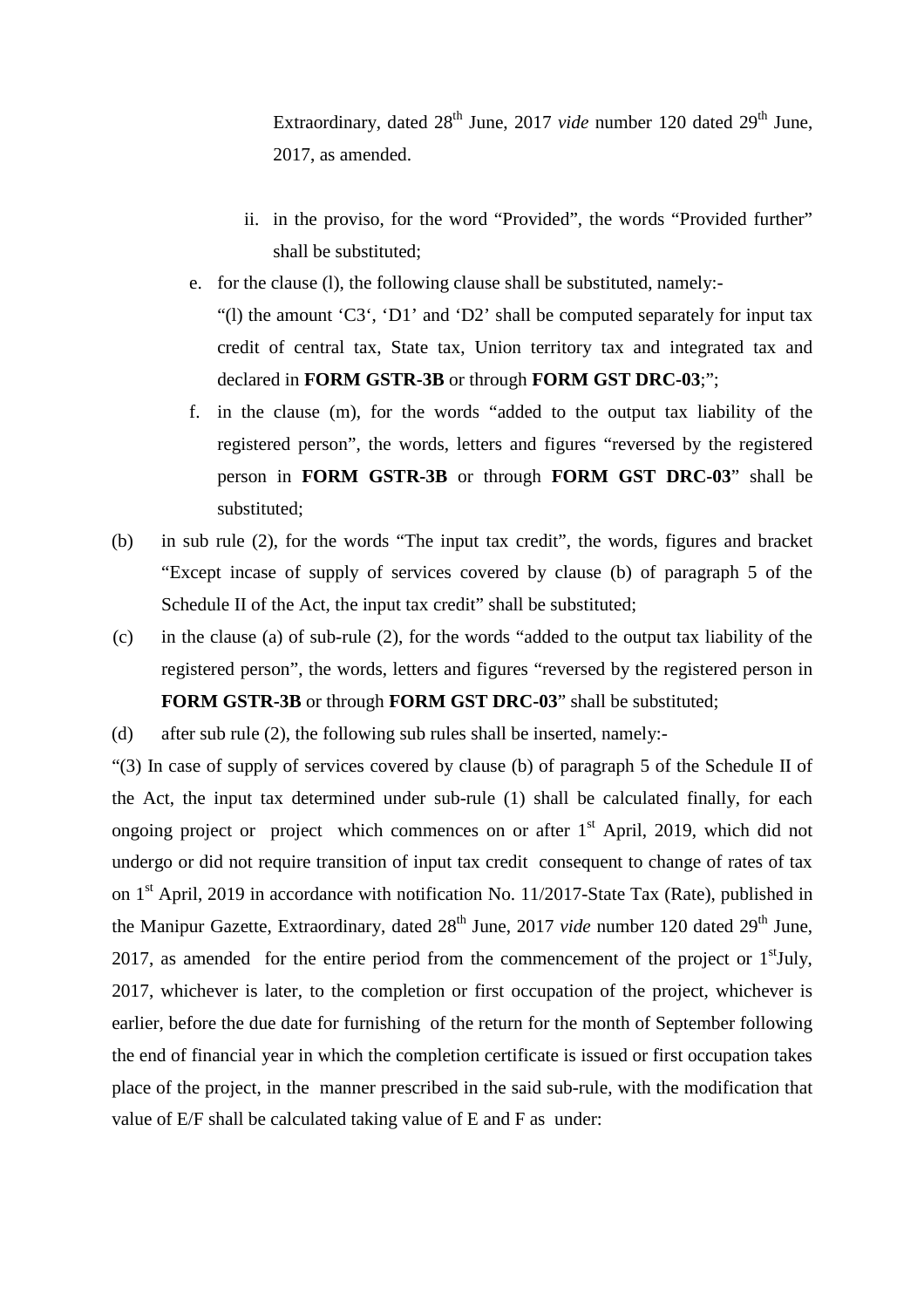$E=$  aggregate carpet area of the apartments, construction of which is exempt from tax plus aggregate carpet area of the apartments, construction of which is not exempt from tax, but which have not been booked till the date of issuance of completion certificate or first occupation of the project, whichever is earlier:

 $F=$  aggregate carpet area of the apartments in the project; and,-

(a) where the aggregate of the amounts calculated finally in respect of 'D1' and 'D2' exceeds the aggregate of the amounts determined under sub-rule (1) in respect of 'D1' and 'D2', such excess shall be reversed by the registered person in **FORM GSTR-3B** or through **FORM GST DRC-03** in the month not later than the month of September following the end of the financial year in which the completion certificate is issued or first occupation of the project takes place and the said person shall be liable to pay interest on the said excess amount at the rate specified in sub-section (1) of section 50 for the period starting from the first day of April of the succeeding financial year till the date of payment; or

 (b) where the aggregate of the amounts determined under sub-rule (1) in respect of 'D1' and 'D2' exceeds the aggregate of the amounts calculated finally in respect of 'D1' and 'D2', such excess amount shall be claimed as credit by the registered person in his return for a month not later than the month of September following the end of the financial year in which the completion certificate is issued or first occupation takes place of the project.

(4) In case of supply of services covered by clause (b) of paragraph 5 of Schedule II of the Act, the input tax determined under sub-rule (1) shall be calculated finally, for commercial portion in each project, other than residential real estate project (RREP), which underwent transition of input tax credit consequent to change of rates of tax on the  $1<sup>st</sup>$  April, 2019 in accordance with notification No. 11/2017-State Tax (Rate), published in the Manipur Gazette, Extraordinary, dated 28<sup>th</sup> June, 2017 *vide* number 120 dated 29<sup>th</sup> June, 2017, as amended for the entire period from the commencement of the project or  $1<sup>st</sup>$  July, 2017, whichever is later, to the completion or first occupation of the project, whichever is earlier, before the due date for furnishing of the return for the month of September following the end of financial year in which the completion certificate is issued or first occupation takes place of the project, in the following manner.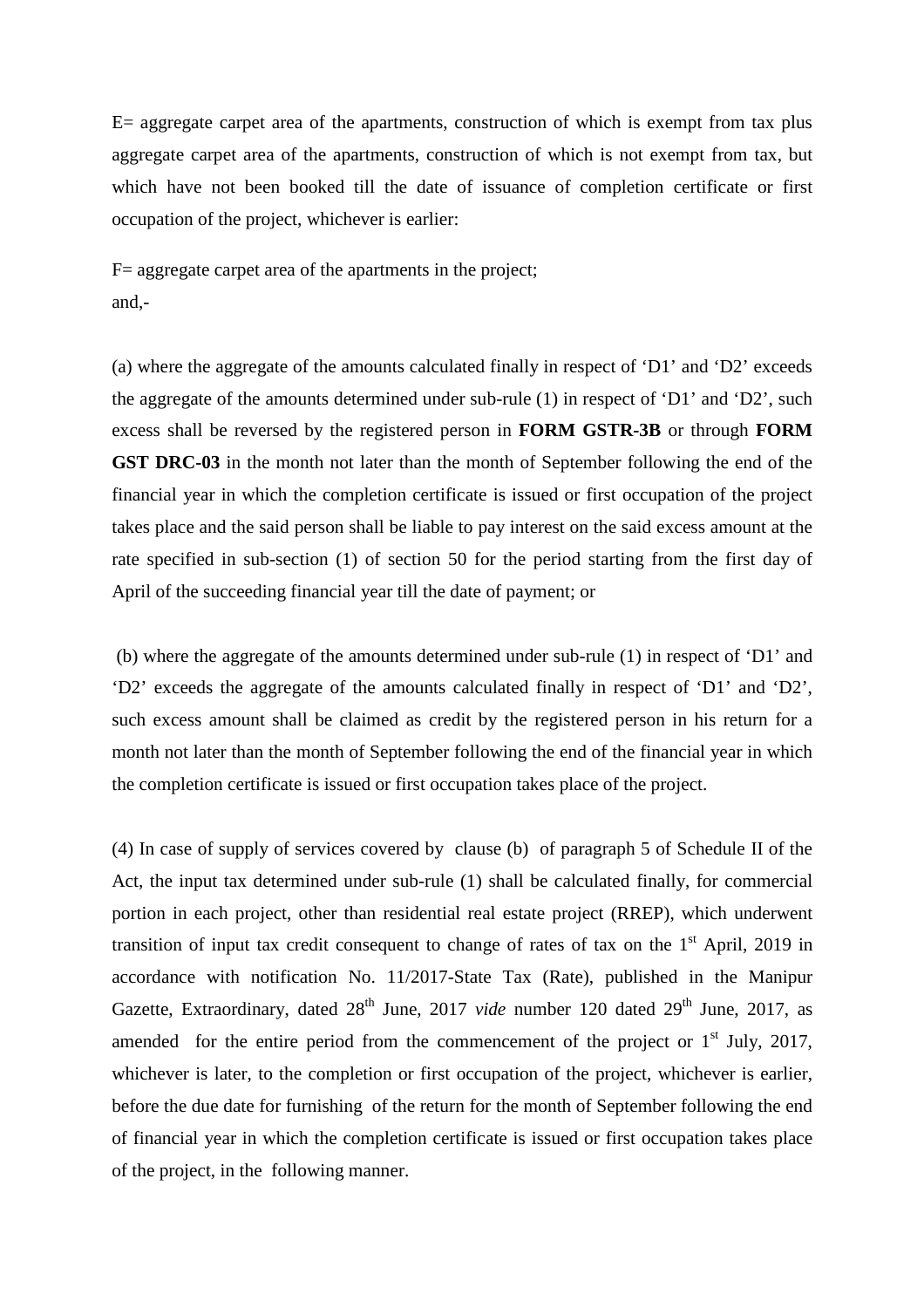- (a) The aggregate amount of common credit on commercial portion in the project  $(C3<sub>aggregate</sub> comm)$  shall be calculated as under,
	- $C3<sub>aggregate\_comm</sub> = [aggregate of amounts of C3 determined under sub- rule (1) for the tax$ periods starting from 1<sup>st</sup> July, 2017 to 31<sup>st</sup> March, 2019, x  $(A_C / A_T)$ ] + [aggregate of amounts of C3 determined under sub- rule (1) for the tax periods starting from  $1<sup>st</sup>$  April, 2019 to the date of completion or first occupation of the project, whichever is earlier]

Where, -

 $A<sub>C</sub>$  = total carpet area of the commercial apartments in the project

 $A_T$  = total carpet area of all apartments in the project

(b) The amount of final eligible common credit on commercial portion in the project  $(C3_{final\text{ comm}})$  shall be calculated as under

 $C3_{final\_comm} = C3_{aegregate\_comm}$  x (E/ F)

Where, -

 $E =$  total carpet area of commercial apartments which have not been booked till the date of issuance of completion certificate or first occupation of the project, whichever is earlier.

 $F = A_C$  = total carpet area of the commercial apartments in the project

- (c) where,  $C3_{\text{aggregate comm}}$  exceeds  $C3_{\text{final comm}}$ , such excess shall be reversed by the registered person in **FORM GSTR-3B**or through **FORM GST DRC-03** in the month not later than the month of September following the end of the financial year in which the completion certificate is issued or first occupation takes place of the project and the said person shall be liable to pay interest on the said excess amount at the rate specified in sub-section (1) of section 50 for the period starting from the first day of April of the succeeding financial year till the date of payment;
- (d) where,  $C3_{final\_comm}$  exceeds  $C3_{aggregate\_comm}$ , such excess amount shall be claimed as credit by the registered person in his return for a month not later than the month of September following the end of the financial year in which the completion certificate is issued or first occupation takes place of the project.

(5) Input tax determined under sub- rule (1) shall not be required to be calculated finally on completion or first occupation of an RREP which underwent transition of input tax credit consequent to change of rates of tax on  $1<sup>st</sup>$  April, 2019 in accordance with notification No.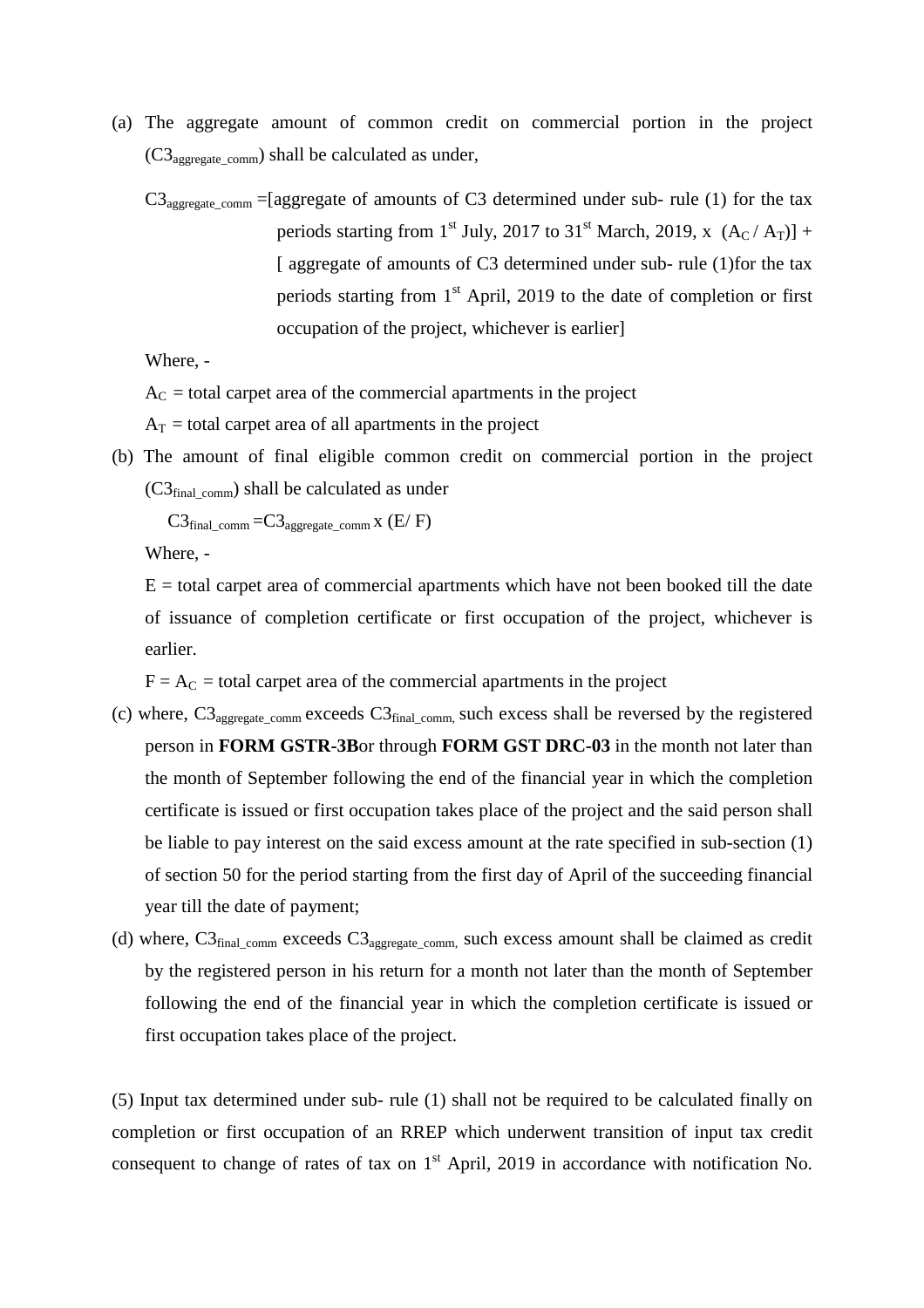11/2017-State Tax (Rate), published in the Manipur Gazette, Extraordinary, dated  $28<sup>th</sup>$  June, 2017 *vide* number 120 dated 29<sup>th</sup> June, 2017, as amended.

(6) Where any input or input service are used for more than one project, input tax credit with respect to such input or input service shall be assigned to each project on a reasonable basis and credit reversal pertaining to each project shall be carried out as per sub-rule (3).".

4. With effect from  $1<sup>st</sup>$  April, 2019, in rule 43 of the said rules,-

 $(i)$  in sub rule  $(1)$ .

- (a) in clause (a), after the words, letters and figures "**FORM GSTR-2**", the words, letters and figure "and **FORM GSTR-3B**" shall be inserted;
- (b) in clause (b), after the letters and figure "**FORM GSTR-2**", the words, letters and figures "and **FORM GSTR-3B**" shall be inserted;
- (c) after clause (b), the following explanation shall be inserted, namely:
	- "*Explanation:*For the purpose of this clause, it is hereby clarified that in case of supply of services covered by clause (b) of paragraph 5 of the Schedule II of the said Act, the amount of input tax in respect of capital goods used or intended to be used exclusively for effecting supplies other than exempted supplies but including zero rated supplies, shall be zero during the construction phase because capital goods will be commonly used for construction of apartments booked on or before the date of issuance of completion certificate or first occupation of the project, whichever is earlier, and those which are not booked by the said date.";
- (d) in clause  $(g)$ ,-
	- (A) after the letter and words "'F' is the total turnover", the words "in the State" shall be inserted;
	- (B) Before the proviso the following proviso shall be inserted, namely,- "Provided that in case of supply of services covered by clause (b) of paragraph 5 of the Schedule II of the Act, the value of 'E/F' for a tax period shall be calculated for each project separately, taking value of E and F as under: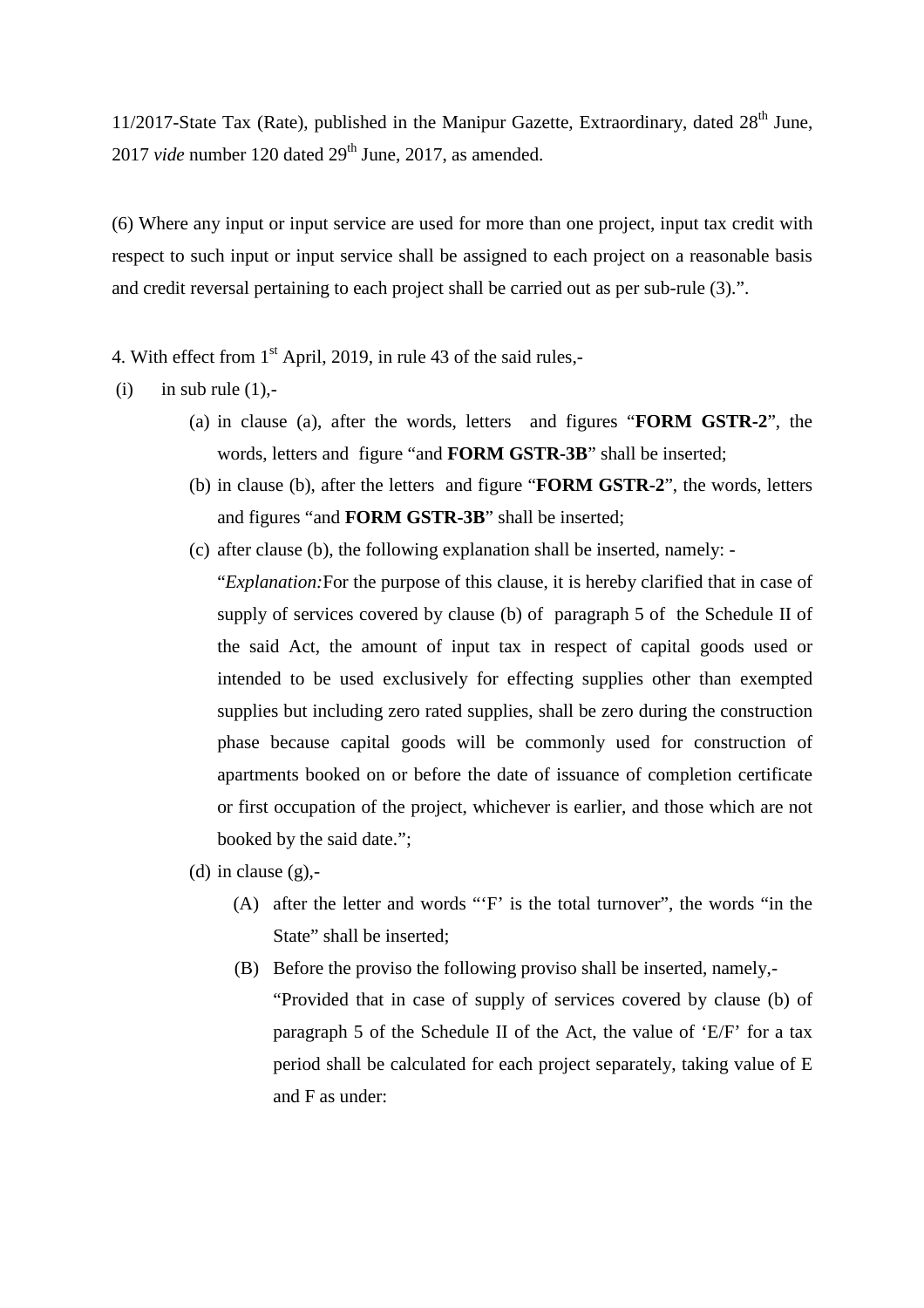$E=$  aggregate carpet area of the apartments, construction of which is exempt from tax plus aggregate carpet area of the apartments, construction of which is not exempt from tax, but are identified by the promoter to be sold after issue of completion certificate or first occupation, whichever is earlier;

 $F=$  aggregate carpet area of the apartments in the project;

*Explanation*1*:* In the tax period in which the issuance of completion certificate or first occupation of the project takes place, value of E shall also include aggregate carpet area of the apartments, which have not been booked till the date of issuance of completion certificate or first occupation of the project, whichever is earlier.

*Explanation* 2: Carpet area of apartments, tax on construction of which is paid or payable at the rates specified for items (i), (ia), (ib), (ic) or (id), against serial number 3 of the Table in notification No. 11/2017- State Tax (Rate), published in the Manipur Gazette, Extraordinary, dated  $28<sup>th</sup>$  June,  $2017$  *vide* number 120 dated  $29<sup>th</sup>$  June, 2017, as amended, shall be taken into account for calculation of value of 'E' in view of Explanation (iv) in paragraph 4 of the notification No. 11/2017- State Tax (Rate), published in the Manipur Gazette, Extraordinary, dated  $28<sup>th</sup>$  June,  $2017$  *vide* number 120 dated  $29<sup>th</sup>$  June, 2017, as amended.";

- (C) in the proviso, for the word "Provided", the words "Provided further" shall be substituted;
- (e) after clause (h), the following clause shall be inserted, namely,-

"(i) The amount Te shall be computed separately for input tax credit of central tax, State tax, Union territory tax and integrated tax and declared in **FORM GSTR-3B**.";

(ii) for sub rule  $(2)$  the following sub rules shall be substituted, namely:-

"(2) In case of supply of services covered by clause (b) of paragraph 5 of schedule II of the Act, the amount of common credit attributable towards exempted supplies  $(Te^{final})$ shall be calculated finally for the entire period from the commencement of the project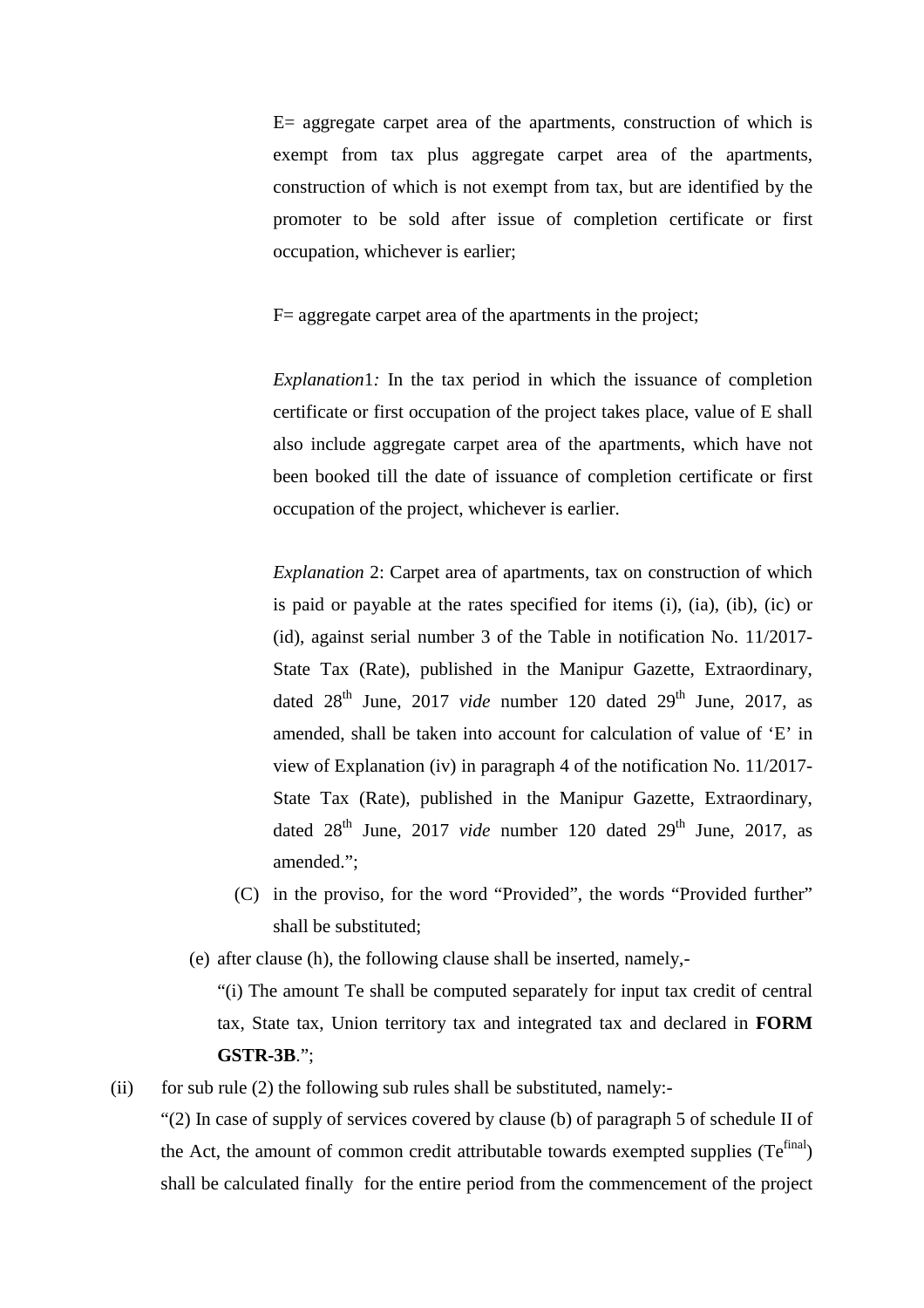or  $1<sup>st</sup>$  July, 2017, whichever is later, to the completion or first occupation of the project, whichever is earlier, for each project separately, before the due date for furnishing of the return for the month of September following the end of financial year in which the completion certificate is issued or first occupation takes place of the project, as under:  $Te^{final} = [(E1 + E2 + E3)/F] x Tc^{final},$ 

Where,-

 $E1$  = aggregate carpet area of the apartments, construction of which is exempt from tax E2= aggregate carpet area of the apartments, supply of which is partly exempt and partly taxable, consequent to change of rates of tax on  $1<sup>st</sup>$  April, 2019, which shall be calculated as under, -

E2= [Carpet area of such apartments] x  $[V_1/(V_1+V_2)]$ ,

Where,-

 $V_1$  is the total value of supply of such apartments which was exempt from tax; and

 $V_2$  is the total value of supply of such apartments which was taxable

 $E3 =$  aggregate carpet area of the apartments, construction of which is not exempt from tax, but have not been booked till the date of issuance of completion certificate or first occupation of the project, whichever is earlier:

F= aggregate carpet area of the apartments in the project;

 $T_c^{final}$  aggregate of  $A^{final}$  in respect of all capital goods used in the project and  $A^{final}$  for each capital goods shall be calculated as under,

 $A<sup>final</sup> = A x$  (number of months for which capital goods is used for the project/ 60) and,-

(a) where value of Tefinal exceeds the aggregate of amounts of Te determined for each tax period under sub-rule (1), such excess shall be reversed by the registered person in **FORM GSTR-3B**or through **FORM GST DRC-03** in the month not later than the month of September following the end of the financial year in which the completion certificate is issued or first occupation takes place of the project and the said person shall be liable to pay interest on the said excess amount at the rate specified in subsection (1) of section 50 for the period starting from the first day of April of the succeeding financial year till the date of payment; or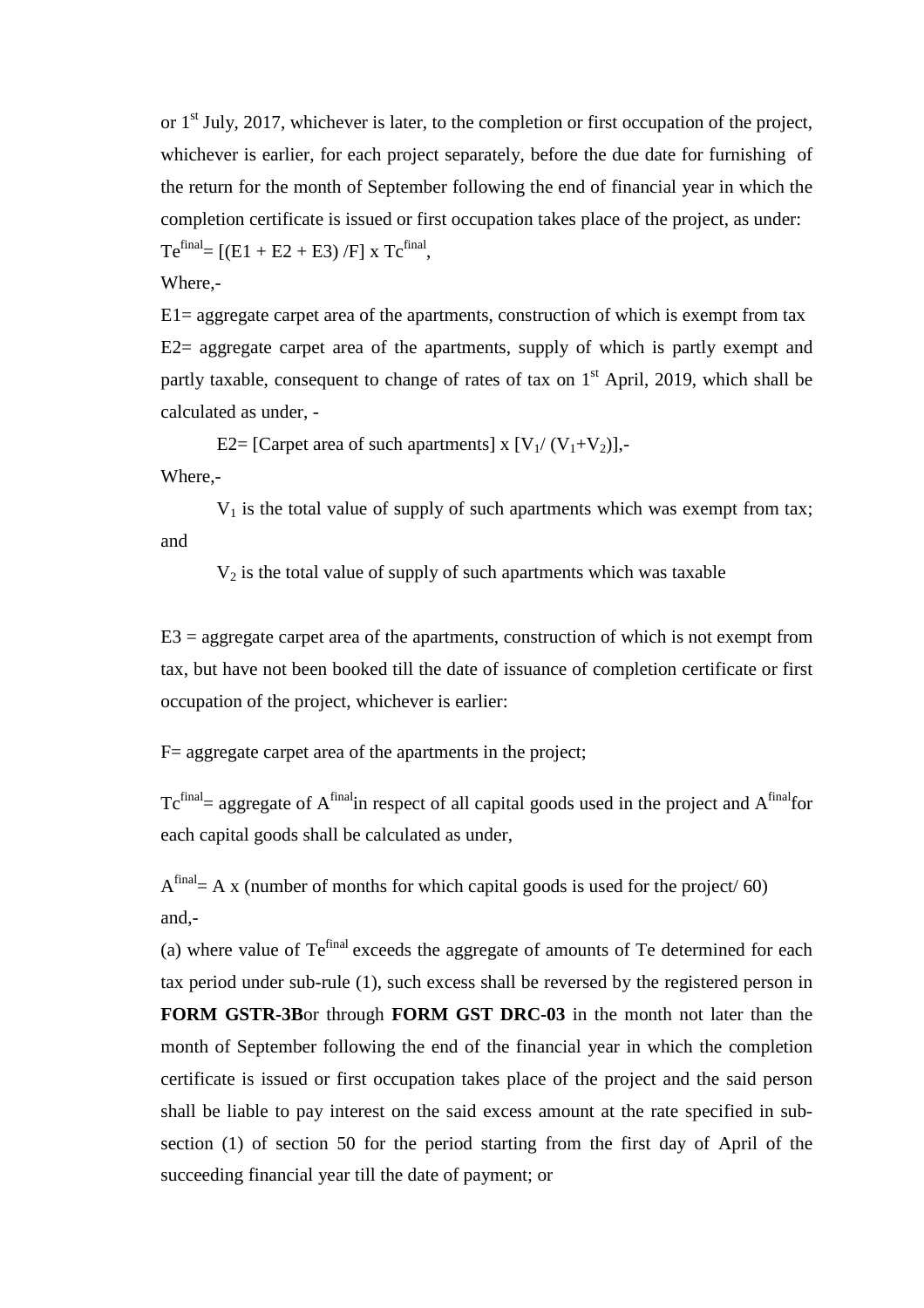(b) where aggregate of amounts of Te determined for each tax period under sub-rule (1) exceeds Tefinal, such excess amount shall be claimed as credit by the registered person in his return for a month not later than the month of September following the end of the financial year in which the completion certificate is issued or first occupation takes place of the project.

*Explanation.*- For the purpose of calculation of Tc<sup>final</sup>, part of the month shall be treated as one complete month.

(3) The amount  $Te^{final}$  and  $Te^{final}$  shall be computed separately for input tax credit of central tax, State tax, Union territory tax and integrated tax.

(4) Where any capital goods are used for more than one project, input tax credit with respect to such capital goods shall be assigned to each project on a reasonable basis and credit reversal pertaining to each project shall be carried out as per sub-rule (2).

(5) Where any capital goods used for the project have their useful life remaining on the completion of the project, input tax credit attributable to the remaining life shall be availed in the project in which the capital goods is further used;";

(iii) the Explanation shall be numbered as "*Explanation 1*" thereof and after *Explanation* 1 as so numbered the following *Explanation* shall be inserted, namely:- "*Explanation* 2: For the purposes of rule 42 and this rule,- (i) the term "apartment" shall have the same meaning as assigned to it in clause (e) of section 2 of the Real Estate (Regulation and Development) Act, 2016 (16 of 2016);

(ii) the term "project" shall mean a real estate project or a residential real estate project;

(iii) the term "Real Estate Project (REP)" shall have the same meaning as assigned to it in in clause (zn) of section 2 of the Real Estate (Regulation and Development) Act, 2016 (16 of 2016);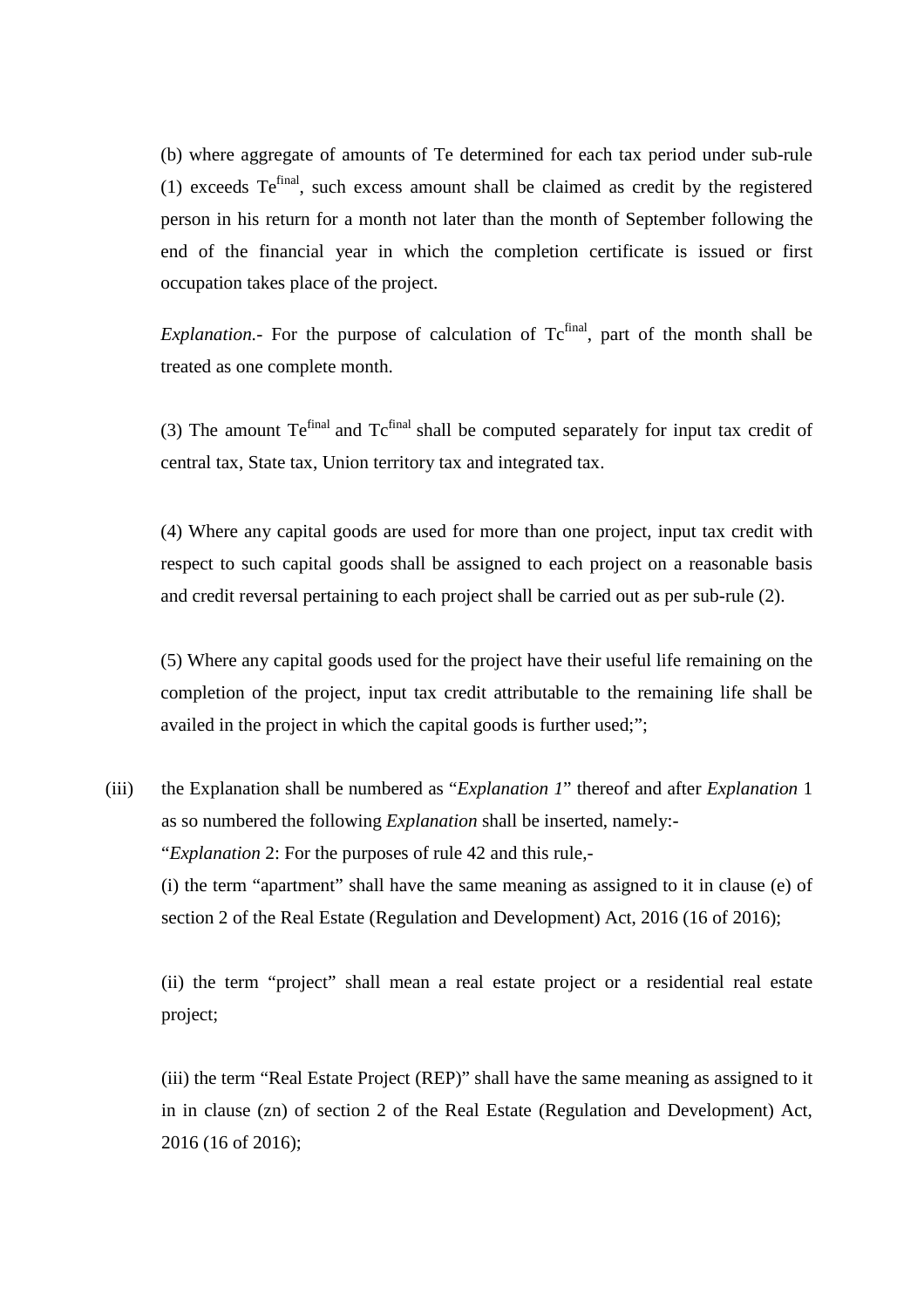(iv) the term "Residential Real Estate Project (RREP)" shall mean a REP in which the carpet area of the commercial apartments is not more than 15 per cent. of the total carpet area of all the apartments in the REP;

(v) the term "promoter" shall have the same meaning as assigned to it in in clause (zk) of section 2 of the Real Estate (Regulation and Development) Act, 2016 (16 of 2016);

(vi) "Residential apartment" shall mean an apartment intended for residential use as declared to the Real Estate Regulatory Authority or to competent authority;

(vii) "Commercial apartment" shall mean an apartment other than a residential apartment;

(viii) the term "competent authority" as mentioned in definition of "residential apartment", means the local authority or any authority created or established under any law for the time being in force by the Central Government or State Government or Union Territory Government, which exercises authority over land under its jurisdiction, and has powers to give permission for development of such immovable property;

(ix) the term "Real Estate Regulatory Authority" shall mean the Authority established under sub- section (1) of section 20 (1) of the Real Estate (Regulation and Development) Act, 2016 (No. 16 of 2016) by the Central Government or State Government;

(x) the term "carpet area" shall have the same meaning assigned to it in in clause (k) of section 2 of the Real Estate (Regulation and Development) Act, 2016 (16 of 2016);

(xi) "an apartment booked on or before the date of issuance of completion certificate or first occupation of the project" shall mean an apartment which meets all the following three conditions, namely-

(a) part of supply of construction of the apartment service has time of supply on or before the said date; and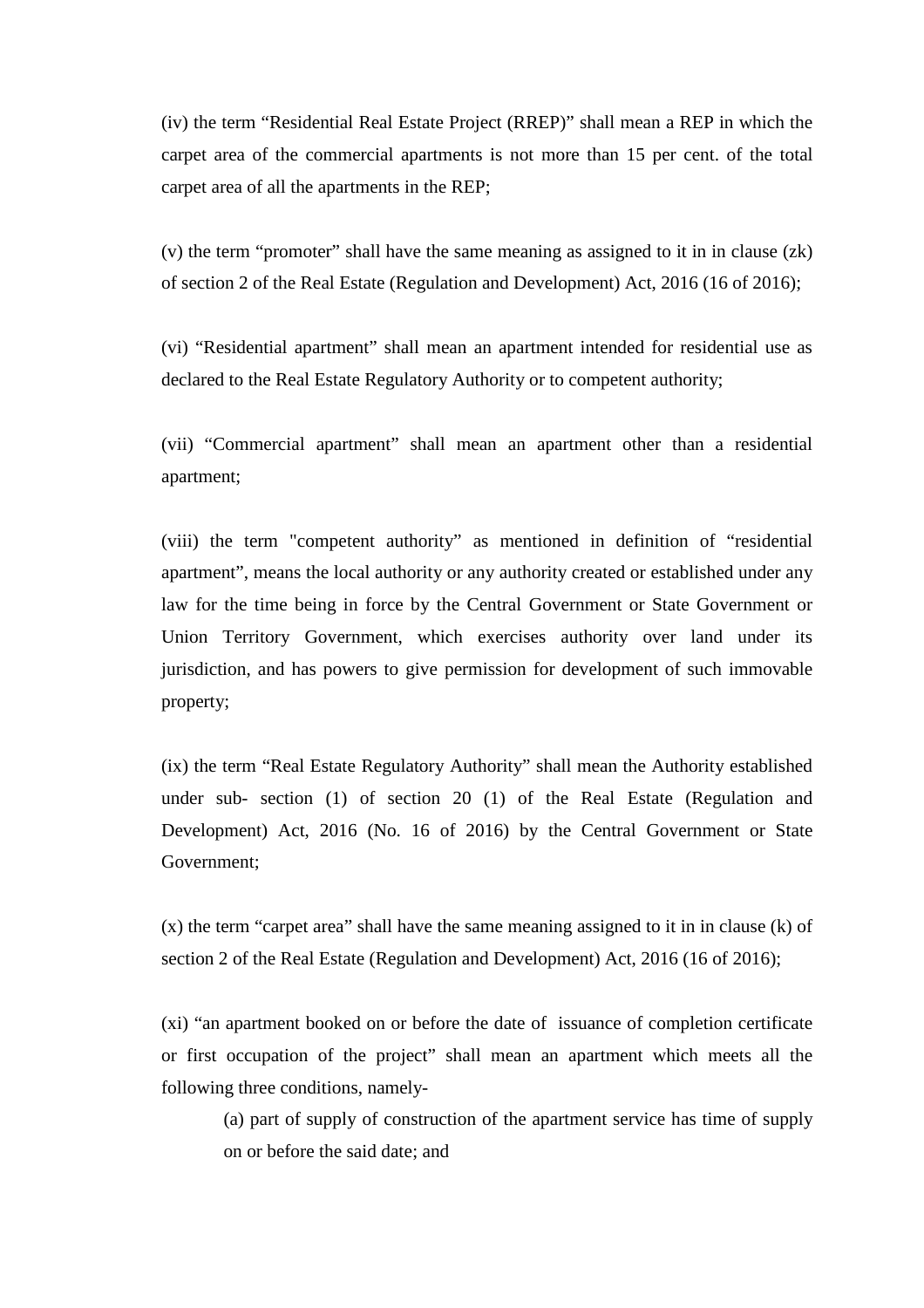(b) consideration equal to at least one installment has been credited to the bank account of the registered person on or before the said date; and

(c) an allotment letter or sale agreement or any other similar document evidencing booking of the apartment has been issued on or before the said date.

 (xii) The term "ongoing project" shall have the same meaning as assigned to it in notification No. 11/2017-State Tax (Rate), published in the Manipur Gazette, Extraordinary, dated  $28<sup>th</sup>$  June, 2017 *vide* number 120 dated  $29<sup>th</sup>$  June, 2017, as amended;

(xiii) The term "project which commences on or after  $1<sup>st</sup>$  April, 2019" shall have the same meaning as assigned to it in notification No. 11/2017-State Tax (Rate), published in the Manipur Gazette, Extraordinary, dated 28<sup>th</sup> June, 2017 *vide* number 120 dated  $29<sup>th</sup>$  June, 2017, as amended;".

5. In the said rules, after rule 88, the following rule shall be inserted, namely: -

"**Rule 88A. Order of utilization of input tax credit**.- Input tax credit on account of integrated tax shall first be utilised towards payment of integrated tax, and the amount remaining, if any, may be utilised towards the payment of central tax and State tax or Union territory tax, as the case may be, in any order:

Provided that the input tax credit on account of central tax, State tax or Union territory tax shall be utilised towards payment of integrated tax, central tax, State tax or Union territory tax, as the case may be, only after the input tax credit available on account of integrated tax has first been utilised fully.".

6. With effect from  $1<sup>st</sup>$  April, 2019, in the said rules, for rule 100, the following rule shall be substituted, namely:–

"**100. Assessment in certain cases**.-(1) The order of assessment made under sub-section (1) of section 62 shall be issued in **FORM GST ASMT-13** and a summary thereof shall be uploaded electronically in **FORM GST DRC-07**.

(2) The proper officer shall issue a notice to a taxable person in accordance with the provisions of section 63 in **FORM GST ASMT-14** containing the grounds on which the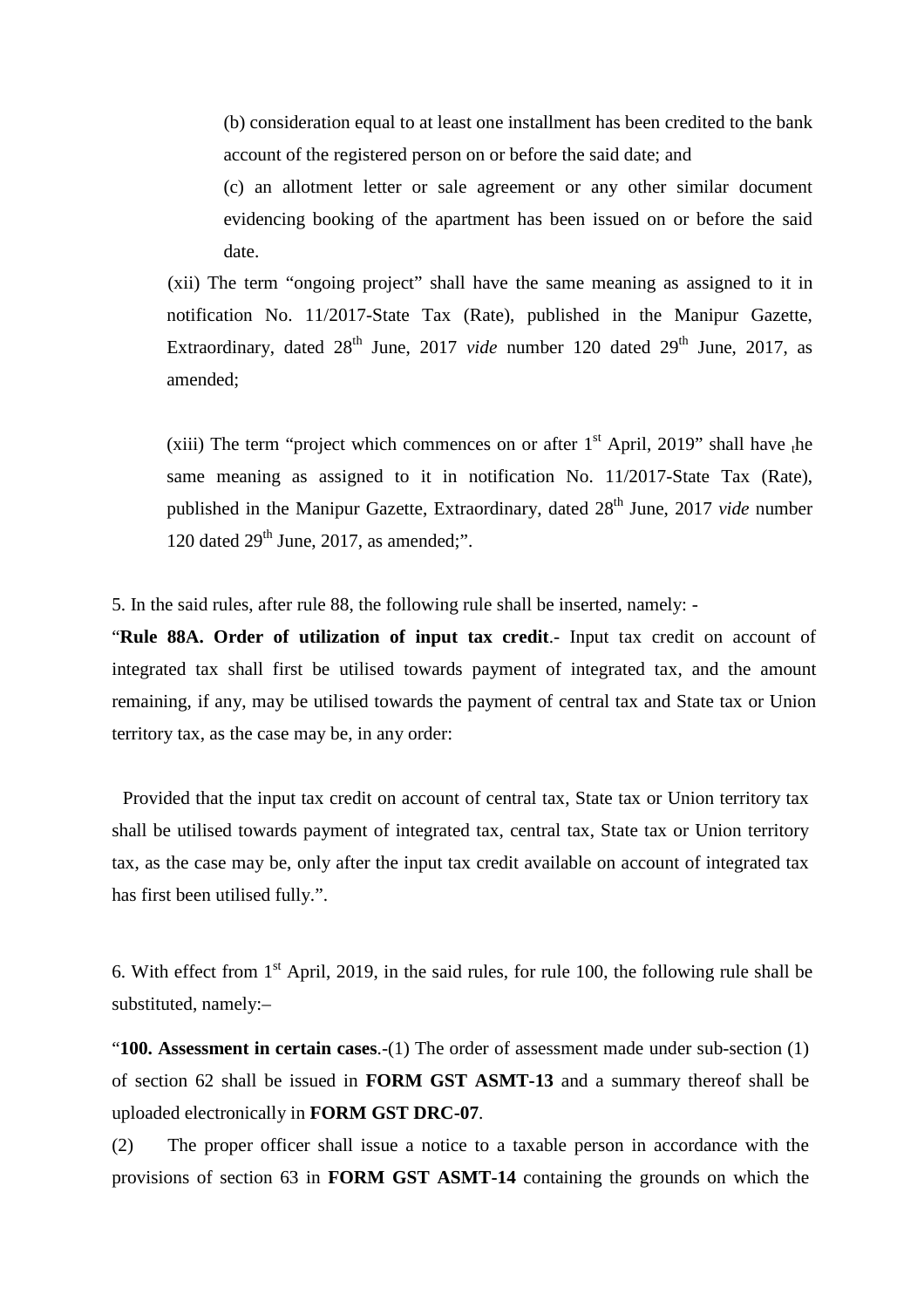assessment is proposed to be made on best judgment basis and shall also serve a summary thereof electronically in **FORM GST DRC-01**, and after allowing a time of fifteen days to such person to furnish his reply, if any, pass an order in **FORM GST ASMT-15** and summary thereofshall be uploaded electronically in **FORM GST DRC-07**.

(3) The order of assessment under sub-section (1) of section 64 shall be issued in **FORM GST ASMT-16** and a summary of the order shall be uploaded electronically in **FORM GST DRC-07.** 

(4) The person referred to in sub-section (2) of section 64 may file an application for withdrawal of the assessment order in **FORM GST ASMT–17.** 

(5) The order of withdrawal or, as the case may be, rejection of the application under sub-section (2) of section 64 shall be issued in **FORM GST ASMT-18**.".

7. With effect from 1<sup>st</sup> April, 2019, in the said rules, for rule 142, the following rule shall be substituted, namely:–

"**142. Notice and order for demand of amounts payable under the Act.-**(1) The proper officer shall serve, along with the

(a) notice issued under section 52 or section 73 or section 74 or section 76 or section 122 or section 123 or section 124 or section 125 or section 127 or section 129 or section 130, a summary thereof electronically in **FORM GST DRC-01**,

(b) statement under sub-section (3) of section 73 or sub-section (3) of section 74, a summary thereof electronically in **FORM GST DRC-02**, specifying therein the details of the amount payable.

(2) Where, before the service of notice or statement, the person chargeable with tax makes payment of the tax and interest in accordance with the provisions of sub-section (5) of section 73 or, as the case may be, tax, interest and penalty in accordance with the provisions of sub-section (5) of section 74,or where any person makes payment of tax, interest, penalty or any other amount due in accordance with the provisions of the Act he shall inform the proper officer of such payment in **FORM GST DRC-03** and the proper officer shall issue an acknowledgement, accepting the payment made by the said person in **FORM GST DRC– 04**.

(3) Where the person chargeable with tax makes payment of tax and interest under subsection (8) of section 73 or, as the case may be, tax, interest and penalty under sub-section (8) of section 74 within thirty days of the service of a notice under sub-rule (1), or where the person concerned makes payment of the amount referred to in sub-section (1) of section 129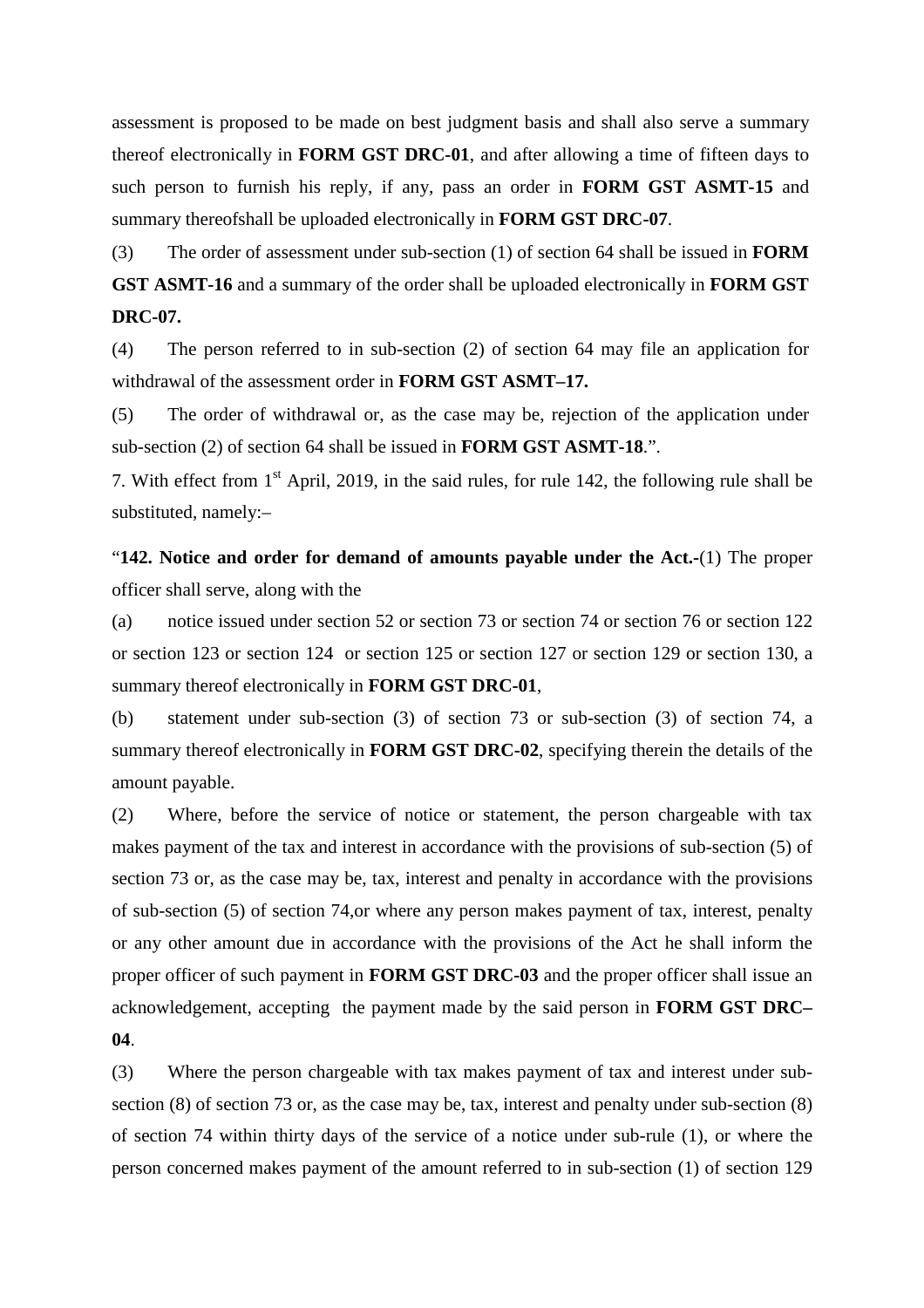within fourteen days of detention or seizure of the goods and conveyance, he shall intimate the proper officer of such payment in **FORM GST DRC-03** and the proper officer shall issue an order in **FORM GST DRC-05** concluding the proceedings in respect of the said notice.

(4) The representation referred to in sub-section (9) of section 73 or sub-section (9) of section 74 or sub-section (3) of section 76 or the reply to any notice issued under any section whose summary has been uploaded electronically in **FORM GST DRC-01** under sub-rule (1) shall be furnished in **FORM GST DRC-06***.*

(5) A summary of the order issued under section 52 or section 62 or section 63 or section 64 or section 73 or section 74 or section 75 or section 76 or section 122 or section 123 or section 124 or section 125 or section 127 or section 129 or section 130 shall be uploaded electronically in **FORM GST DRC-07**, specifying therein the amount of tax, interest and penalty payable by the person chargeable with tax.

(6) The order referred to in sub-rule (5) shall be treated as the notice for recovery.

(7) Where a rectification of the order has been passed in accordance with the provisions of section 161 or where an order uploaded on the system has been withdrawn, a summary of the rectification order or of the withdrawal order shall be uploaded electronically by the proper officer in **FORM GST DRC-08**.".

8. With effect from 1st April, 2019, in the said rules, for **FORM GST DRC-01**,the following FORM shall be substituted, namely:–

| "FORM GST DRC - 01                |                 |       |
|-----------------------------------|-----------------|-------|
| [See rule 100 (2) & $142(1)(a)$ ] |                 |       |
| Reference No:                     |                 | Date: |
|                                   |                 |       |
| To                                |                 |       |
| <b>GSTIN/Temp. ID</b>             |                 |       |
| --------------- Name              |                 |       |
| Address                           |                 |       |
|                                   |                 |       |
| Tax Period -------------          | F.Y. ---------- | Act - |
|                                   |                 |       |
|                                   |                 |       |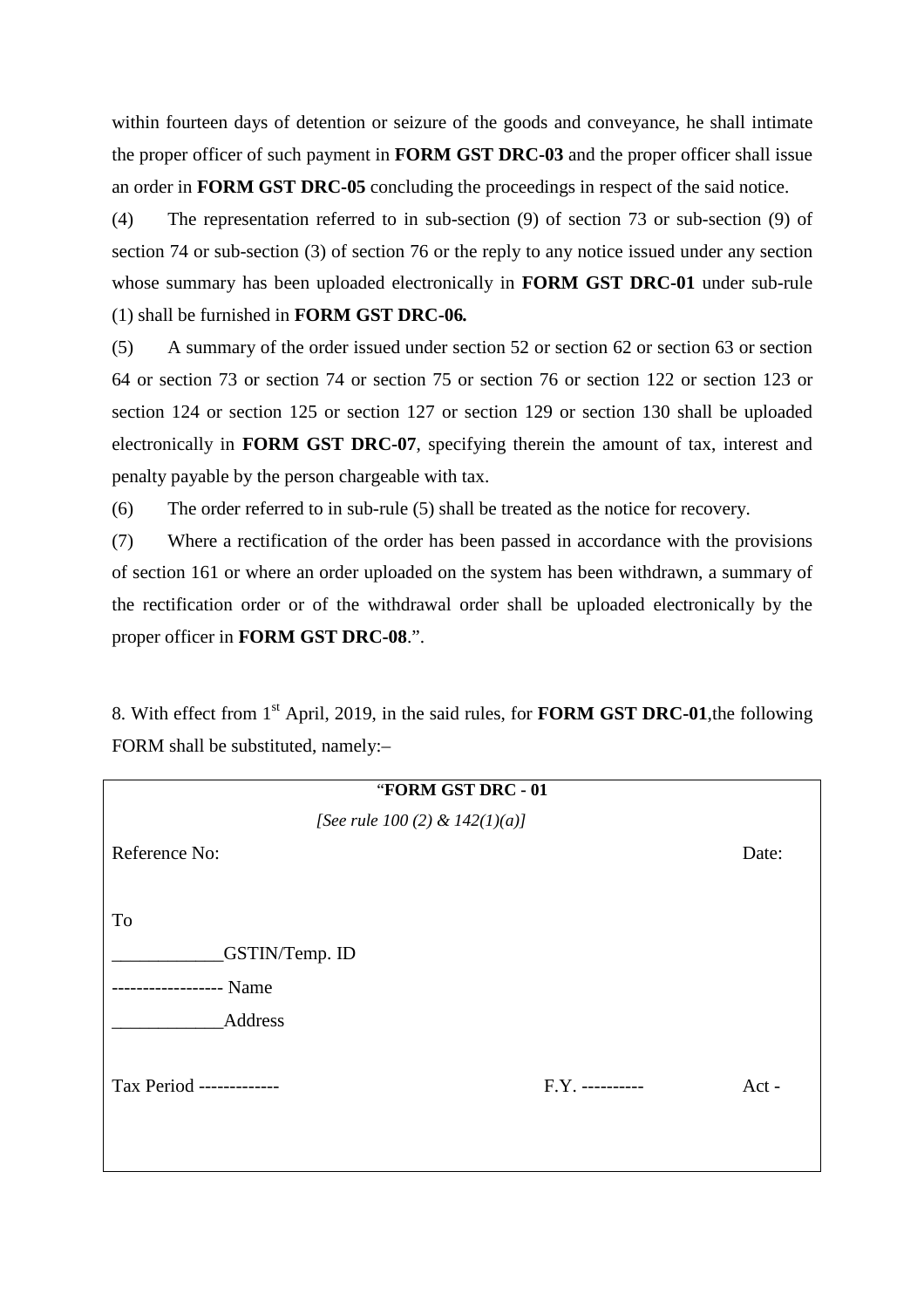Section / sub-section under which SCN is being issued **-** 

SCN Reference No. ----

#### **Summary of Show Cause Notice**

Brief facts of the case :

Grounds :

Tax and other dues :

(Amount in Rs.)

| Sr.          | Ta             | Turnove      | Tax            |             | Ac | <b>POS</b> | Ta          | Interes     | Penalt      | Other     | Tota         |
|--------------|----------------|--------------|----------------|-------------|----|------------|-------------|-------------|-------------|-----------|--------------|
| No.          | $\mathbf X$    | $\mathbf{r}$ | Period         |             | t  | (Place     | $\mathbf X$ | $\mathbf t$ | $\mathbf y$ | ${\bf S}$ | $\mathbf{1}$ |
|              | rate           |              |                |             |    | of         |             |             |             |           |              |
|              |                |              |                |             |    | Supply     |             |             |             |           |              |
|              |                |              | Fro            | T           |    |            |             |             |             |           |              |
|              |                |              | m              | $\mathbf 0$ |    |            |             |             |             |           |              |
| $\mathbf{1}$ | $\overline{2}$ | 3            | $\overline{4}$ | 5           | 6  | $\tau$     | 8           | 9           | 10          | 11        | 12           |
|              |                |              |                |             |    |            |             |             |             |           |              |
| Tota         |                |              |                |             |    |            |             |             |             |           |              |
| $\mathbf{l}$ |                |              |                |             |    |            |             |             |             |           |              |

Signature

Name

Designation

- Jurisdiction
- Address

**Note -** 

1. Only applicable fields may be filled up.

2. Column nos. 2, 3, 4 and 5 of the above Table i.e. tax rate, turnover and tax period are not mandatory.

3. Place of Supply (POS) details shall be required only if the demand is created under the IGST Act.".

9. With effect from 1st April, 2019, in the said rules, for **FORM GST DRC-02**,the following FORM shall be substituted, namely:–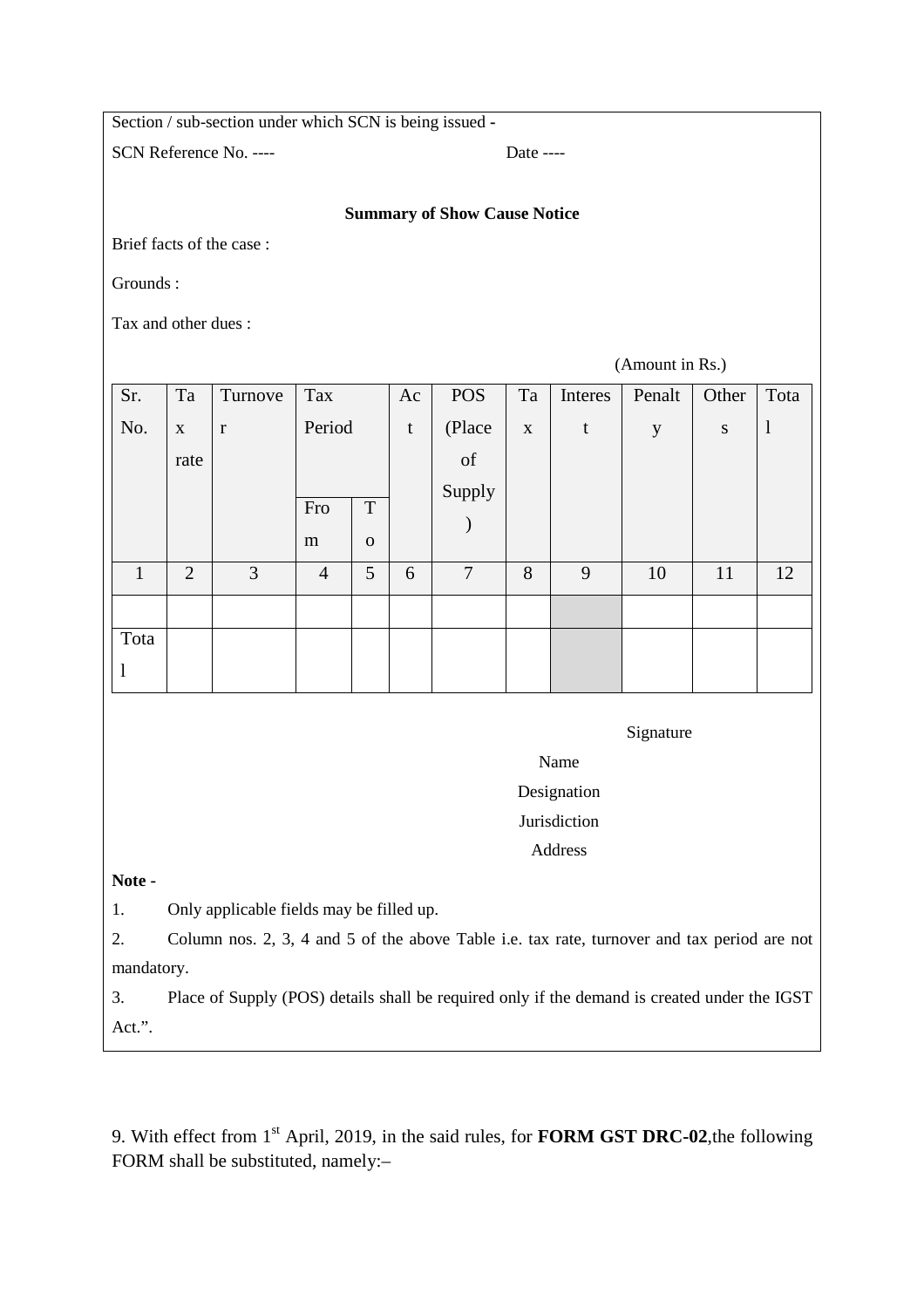|                      |                |                                                              | "FORM GST DRC -02       |                 |       |                |             |         |              |           |              |
|----------------------|----------------|--------------------------------------------------------------|-------------------------|-----------------|-------|----------------|-------------|---------|--------------|-----------|--------------|
|                      |                |                                                              | [See rule $142(1)(b)$ ] |                 |       |                |             |         |              |           |              |
| Reference No:        |                |                                                              |                         |                 |       |                |             |         | Date:        |           |              |
|                      |                |                                                              |                         |                 |       |                |             |         |              |           |              |
| To                   |                |                                                              |                         |                 |       |                |             |         |              |           |              |
|                      |                | GSTIN/ID                                                     |                         |                 |       |                |             |         |              |           |              |
|                      |                | --------------------- Name                                   |                         |                 |       |                |             |         |              |           |              |
|                      |                | Address                                                      |                         |                 |       |                |             |         |              |           |              |
| Tax Period:          |                |                                                              | $F.Y.$ :                |                 |       |                |             |         |              |           |              |
|                      |                | Section /sub-section under which statement is being issued : |                         |                 |       |                |             |         |              |           |              |
| SCN Ref. No. ------- |                |                                                              |                         |                 | Date- |                |             |         |              |           |              |
|                      |                | Statement Ref. No. ----                                      |                         | Date-           |       |                |             |         |              |           |              |
|                      |                | <b>Summary of Statement:</b>                                 |                         |                 |       |                |             |         |              |           |              |
|                      |                | (a) Brief facts of the case:                                 |                         |                 |       |                |             |         |              |           |              |
| (b) Grounds :        |                |                                                              |                         |                 |       |                |             |         |              |           |              |
|                      |                | (c) Tax and other dues :                                     |                         |                 |       |                |             |         |              |           |              |
|                      |                | (Amount in Rs.)                                              |                         |                 |       |                |             |         |              |           |              |
| Sr.                  | Ta             | Turnove                                                      | Tax                     |                 | Ac    | <b>POS</b>     | Ta          | Interes | Penalt       | Other     | Tota         |
| No.                  | $\mathbf{X}$   | $\bf r$                                                      | Period                  |                 | t     | (Place         | $\mathbf X$ | t       | $\mathbf{y}$ | ${\bf S}$ | $\mathbf{l}$ |
|                      | rate           |                                                              |                         |                 |       | of             |             |         |              |           |              |
|                      |                |                                                              | Fro                     | $\mathbf T$     |       | Supply         |             |         |              |           |              |
|                      |                |                                                              |                         |                 |       |                |             |         |              |           |              |
| $\mathbf{1}$         | $\overline{2}$ | $\overline{3}$                                               | ${\bf m}$               | ${\bf O}$       |       | $\overline{7}$ | $8\,$       | 9       |              | 11        |              |
|                      |                |                                                              | $\overline{4}$          | $5\overline{)}$ | 6     |                |             |         | $10\,$       |           | 12           |
|                      |                |                                                              |                         |                 |       |                |             |         |              |           |              |
| Tota                 |                |                                                              |                         |                 |       |                |             |         |              |           |              |
| $\mathbf{l}$         |                |                                                              |                         |                 |       |                |             |         |              |           |              |
|                      |                |                                                              |                         |                 |       |                |             |         | Signature    |           |              |
|                      |                |                                                              |                         |                 |       |                |             |         | Name         |           |              |
|                      |                |                                                              |                         |                 |       |                |             |         | Designation  |           |              |
|                      |                |                                                              |                         |                 |       |                |             |         | Jurisdiction |           |              |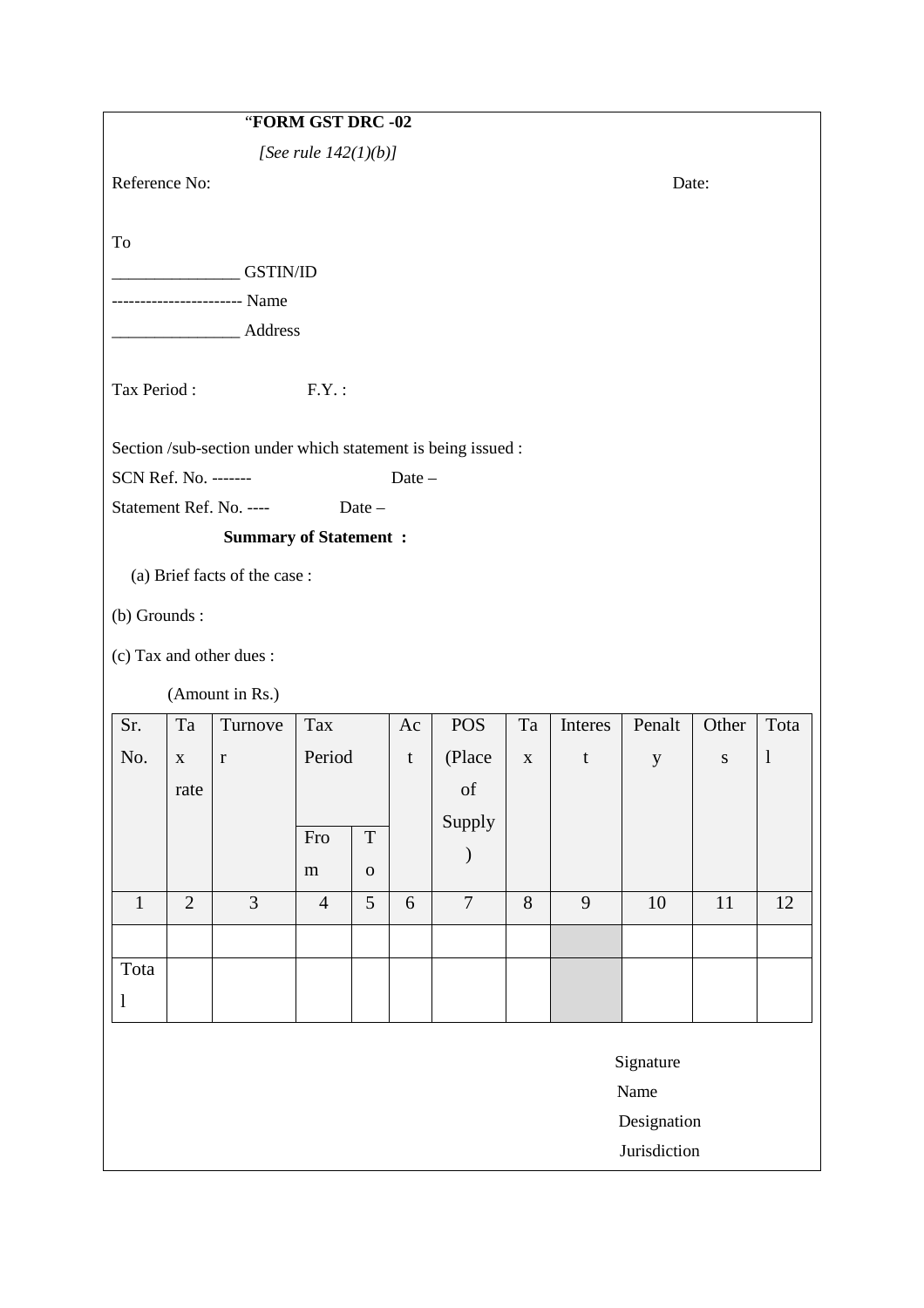**Note -** 

Address

1. Only applicable fields may be filled up.

2. Column nos. 2, 3, 4 and 5 of the above Table i.e. tax rate, turnover and tax period are not mandatory.

3. Place of Supply (POS) details shall be required only if the demand is created under the IGST Act.".

10. With effect from 1<sup>st</sup> April, 2019, in the said rules, for **FORM GST DRC-07**, the following FORM shall be substituted, namely:–

|                                                         |                      | "FORM GST DRC-07                           |       |
|---------------------------------------------------------|----------------------|--------------------------------------------|-------|
|                                                         |                      | [See rule 100(1), 100(2), 100(3) & 142(5)] |       |
|                                                         | Summary of the order |                                            |       |
| Reference No. -                                         |                      |                                            | Date- |
| 1. Details of order:                                    |                      |                                            |       |
| (a) Order No. :                                         |                      |                                            |       |
| (b) Order date:                                         |                      |                                            |       |
| (c) Financial year:                                     |                      |                                            |       |
| (d) Tax period: From --- To --------                    |                      |                                            |       |
| 2. Issues involved :                                    |                      |                                            |       |
| 3. Description of goods / services (if applicable):     |                      |                                            |       |
|                                                         |                      |                                            |       |
| Sr. No.                                                 | HSN code             | Description                                |       |
|                                                         |                      |                                            |       |
|                                                         |                      |                                            |       |
|                                                         |                      |                                            |       |
| 4. Section(s) of the Act under which demand is created: |                      |                                            |       |
| 5. Details of demand :                                  |                      |                                            |       |
| (Amount in Rs.)                                         |                      |                                            |       |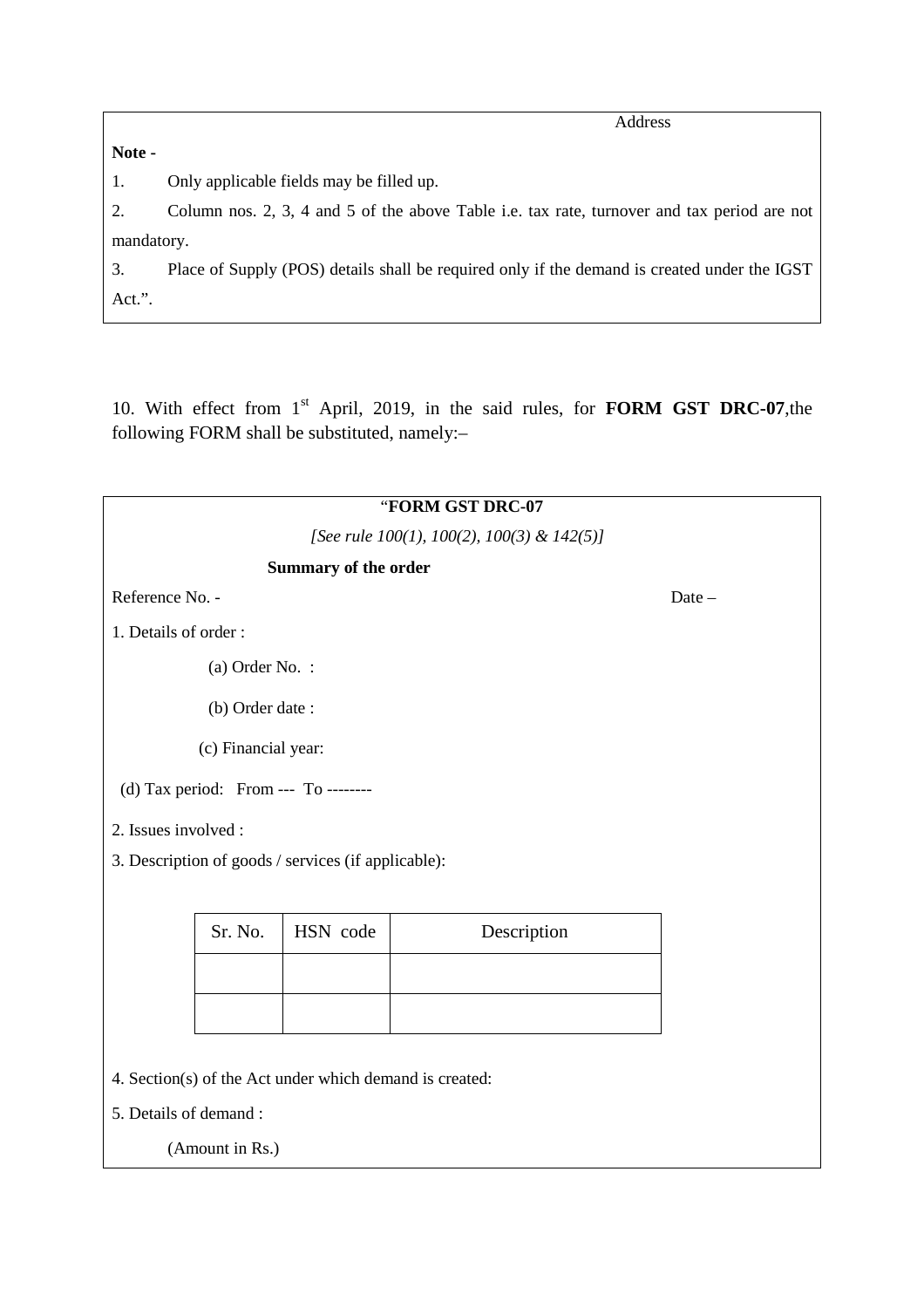| Sr. No. |                | Tax Turnover Tax Period   Act |                |    |   | <b>POS</b> | Tax | Interest Penalty Others Total |    |    |    |
|---------|----------------|-------------------------------|----------------|----|---|------------|-----|-------------------------------|----|----|----|
|         | Rate           |                               | From           | To |   | (Place     |     |                               |    |    |    |
|         |                |                               |                |    |   | of         |     |                               |    |    |    |
|         |                |                               |                |    |   | Supply)    |     |                               |    |    |    |
| 1       | $\overline{2}$ | 3                             | $\overline{4}$ | 5  | 6 | 7          | 8   | 9                             | 10 | 11 | 12 |
|         |                |                               |                |    |   |            |     |                               |    |    |    |
|         |                |                               |                |    |   |            |     |                               |    |    |    |
| Total   |                |                               |                |    |   |            |     |                               |    |    |    |
|         |                |                               |                |    |   |            |     |                               |    |    |    |

You are hereby directed to make the payment by <Date> failing which proceedings shall be initiated against you to recover the outstanding dues.

Signature

 Name Designation **Jurisdiction** Address

To

 $\overline{\phantom{a}}$  (GSTIN/ID)

------------------Name  $\_$  (Address )

**Note –** 

1. Only applicable fields may be filled up.

2. Column nos. 2, 3, 4 and 5 of the Table at serial no. 5 i.e. tax rate, turnover and tax period are not mandatory.

3. Place of Supply (POS) details shall be required only if the demand is created under the IGST Act.".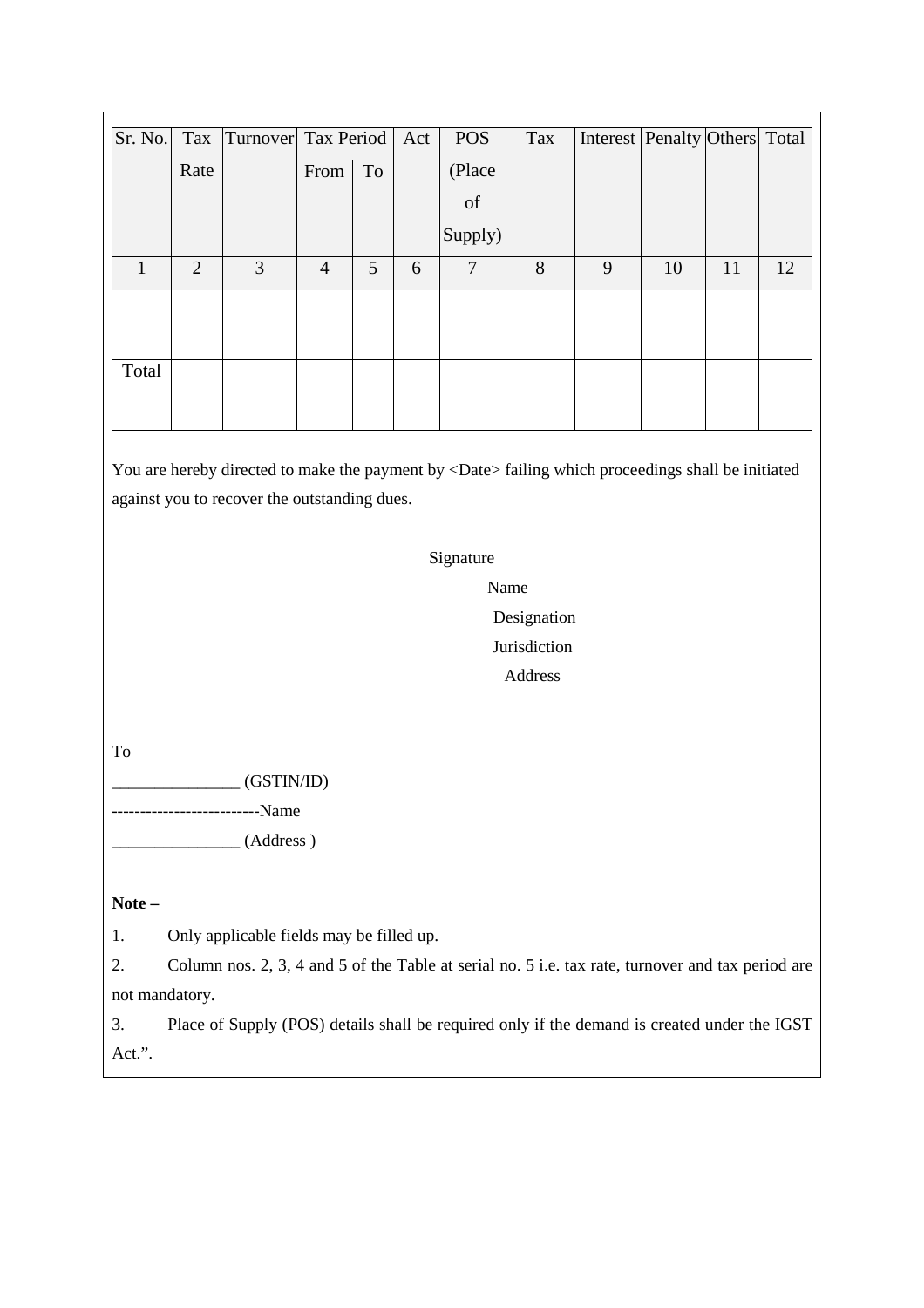11. With effect from 1<sup>st</sup> April, 2019, in the said rules, for **FORM GST DRC-08**,the following FORM shall be substituted, namely:–

# "**FORM GST DRC - 08**

*[See rule 142(7)]* 

Reference No.: Date:

 $\Box$ 

 $\overline{\phantom{0}}$ 

### **Summary of Rectification /Withdrawal Order**

| 1. Particulars of order:          |                 |
|-----------------------------------|-----------------|
| (a) Financial year, if applicable |                 |
| (b) Tax period, if any            | $From -- To --$ |
| c) Section under which order is   |                 |
| passed                            |                 |
| (d) Original order no.            |                 |
| (e) Original order date           |                 |
| (f) Rectification order no.       |                 |
| (g) Rectification order date      |                 |
| ARN, if applied for rectification |                 |
| (i) Date of ARN                   |                 |

2. Your application for rectification of the order referred to above has been examined

3. It has come to my notice that the above said order requires rectification (Reason

for rectification as per attached annexure)

4. The order referred to above (issued under section 129)requires to be withdrawn

5. Description of goods / services (if applicable) :

| Sr. No. | HSN code | Description |
|---------|----------|-------------|
|         |          |             |
|         |          |             |

6. Section of the Act under which demand is created: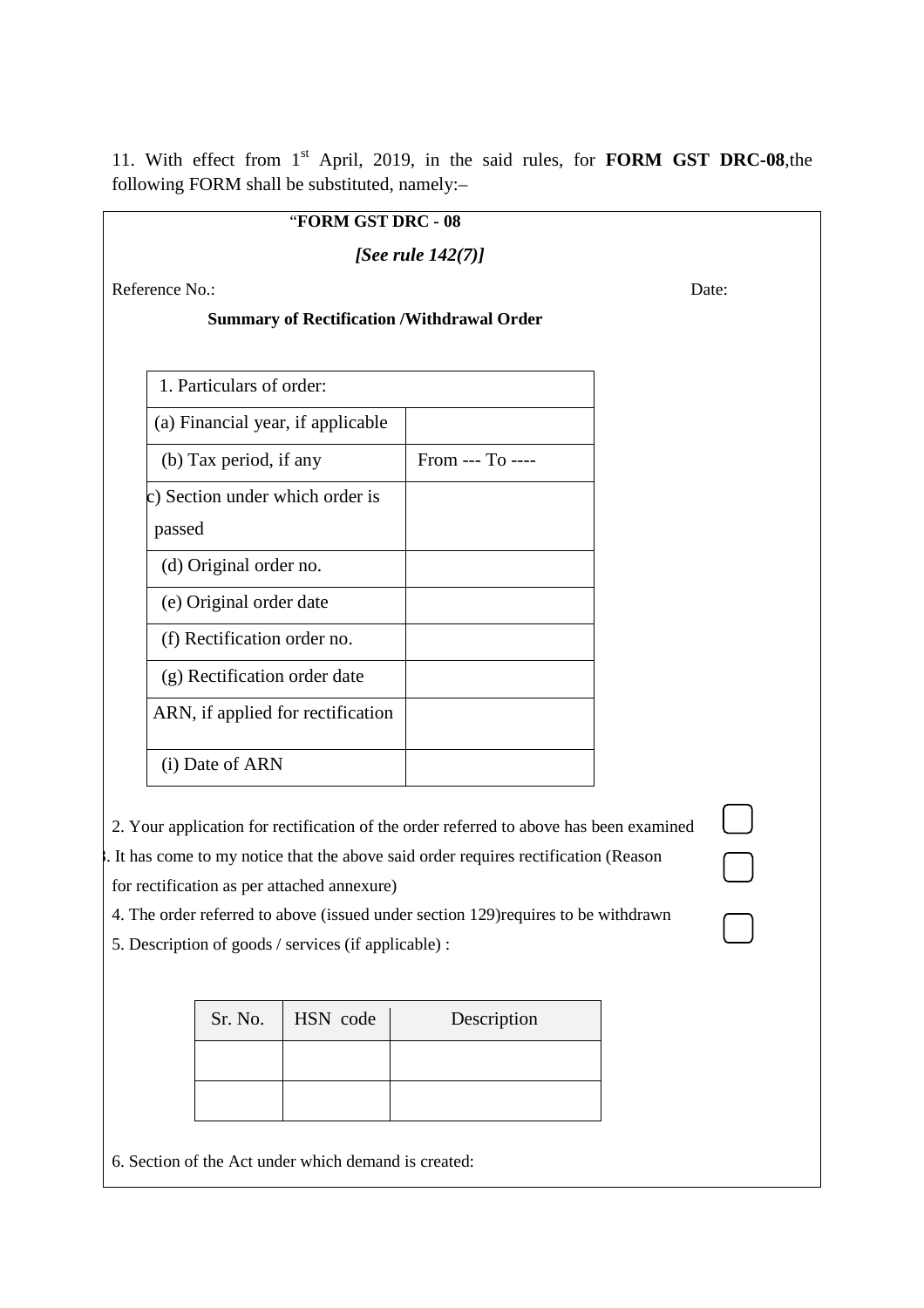|                |                | 7. Details of demand, if any, after rectification :                                                       |                |    |     |                |     |          |                |    |                 |
|----------------|----------------|-----------------------------------------------------------------------------------------------------------|----------------|----|-----|----------------|-----|----------|----------------|----|-----------------|
|                |                |                                                                                                           |                |    |     |                |     |          |                |    | (Amount in Rs.) |
| Sr. No.        | Tax            | Turnover                                                                                                  | Tax Period     |    | Act | <b>POS</b>     | Tax | Interest | Penalty Others |    | Total           |
|                | Rate           |                                                                                                           | From           | To |     | (Place of      |     |          |                |    |                 |
|                |                |                                                                                                           |                |    |     | Supply)        |     |          |                |    |                 |
| $\mathbf{1}$   | $\overline{2}$ | 3                                                                                                         | $\overline{4}$ | 5  | 6   | $\overline{7}$ | 8   | 9        | 10             | 11 | 12              |
|                |                |                                                                                                           |                |    |     |                |     |          |                |    |                 |
| Total          |                |                                                                                                           |                |    |     |                |     |          |                |    |                 |
|                |                |                                                                                                           |                |    |     |                |     |          |                |    |                 |
|                |                | You are hereby directed to make the payment by <date> failing which proceedings shall be initiated</date> |                |    |     |                |     |          |                |    |                 |
|                |                | against you to recover the outstanding dues.                                                              |                |    |     |                |     |          |                |    |                 |
|                |                |                                                                                                           |                |    |     |                |     |          |                |    |                 |
|                |                |                                                                                                           |                |    |     | Signature      |     |          |                |    |                 |
|                |                |                                                                                                           |                |    |     |                |     | Name     | Designation    |    |                 |
|                |                |                                                                                                           |                |    |     |                |     |          | Jurisdiction   |    |                 |
|                |                |                                                                                                           |                |    |     |                |     |          | Address        |    |                 |
| To             |                |                                                                                                           |                |    |     |                |     |          |                |    |                 |
|                |                | (GSTIN/ID)                                                                                                |                |    |     |                |     |          |                |    |                 |
|                |                | Name                                                                                                      |                |    |     |                |     |          |                |    |                 |
|                |                | (Address)                                                                                                 |                |    |     |                |     |          |                |    |                 |
|                |                |                                                                                                           |                |    |     |                |     |          |                |    |                 |
| Note –         |                |                                                                                                           |                |    |     |                |     |          |                |    |                 |
| 1.             |                | Only applicable fields may be filled up.                                                                  |                |    |     |                |     |          |                |    |                 |
| 2.             |                | Column nos. 2, 3, 4 and 5 of the Table at serial no. 7 i.e. tax rate, turnover and tax period are         |                |    |     |                |     |          |                |    |                 |
| not mandatory. |                |                                                                                                           |                |    |     |                |     |          |                |    |                 |
| 3.             |                | Place of Supply (POS) details shall be required only if the demand is created under the IGST              |                |    |     |                |     |          |                |    |                 |
| Act.           |                |                                                                                                           |                |    |     |                |     |          |                |    |                 |
| 4.             |                | Demand table at serial no. 7 shall not be filled up if an order issued under section 129 is being         |                |    |     |                |     |          |                |    |                 |
| withdrawn.".   |                |                                                                                                           |                |    |     |                |     |          |                |    |                 |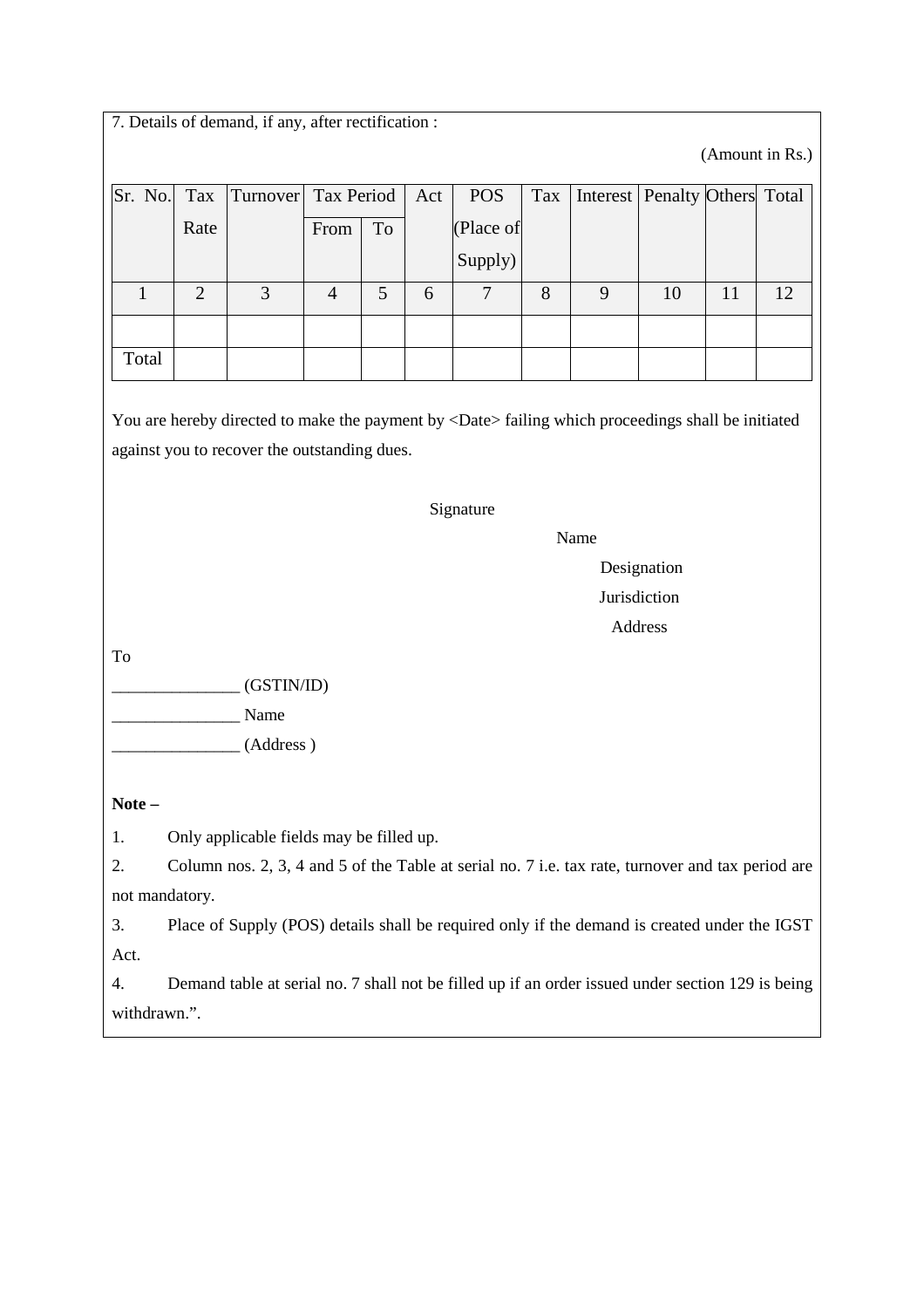|                       |      |                                                                                                          |                               |              |       | "FORM GST ASMT-13                   |              |                                   |              |                 |              |
|-----------------------|------|----------------------------------------------------------------------------------------------------------|-------------------------------|--------------|-------|-------------------------------------|--------------|-----------------------------------|--------------|-----------------|--------------|
|                       |      |                                                                                                          |                               |              |       | [See rule $100(1)$ ]                |              |                                   |              |                 |              |
| Reference No.:        |      |                                                                                                          |                               |              |       |                                     |              |                                   |              | Date:           |              |
| To                    |      |                                                                                                          |                               |              |       |                                     |              |                                   |              |                 |              |
|                       |      | (GSTIN/ID)                                                                                               |                               |              |       |                                     |              |                                   |              |                 |              |
|                       |      | Name                                                                                                     |                               |              |       |                                     |              |                                   |              |                 |              |
|                       |      | (Address)                                                                                                |                               |              |       |                                     |              |                                   |              |                 |              |
|                       |      |                                                                                                          |                               |              |       |                                     |              |                                   |              |                 |              |
| Tax Period:           |      |                                                                                                          |                               |              | F.Y.: |                                     |              |                                   | Return Type: |                 |              |
| Notice Reference No.: |      |                                                                                                          |                               |              |       |                                     |              | Date:                             |              |                 |              |
|                       |      |                                                                                                          |                               |              |       |                                     |              |                                   |              |                 |              |
|                       |      |                                                                                                          | <b>Act/ Rules Provisions:</b> |              |       |                                     |              |                                   |              |                 |              |
|                       |      |                                                                                                          |                               |              |       |                                     |              |                                   |              |                 |              |
|                       |      |                                                                                                          |                               |              |       |                                     |              | Assessment order under section 62 |              |                 |              |
|                       |      |                                                                                                          |                               |              |       | (Assessment order under Section 62) |              |                                   |              |                 |              |
|                       |      | Preamble - << standard >>                                                                                |                               |              |       |                                     |              |                                   |              |                 |              |
|                       |      | The notice referred to above was issued to you under section 46 of the Act for failure to furnish the    |                               |              |       |                                     |              |                                   |              |                 |              |
|                       |      | return for the said tax period. From the records available with the department, it has been noticed that |                               |              |       |                                     |              |                                   |              |                 |              |
|                       |      | you have not furnished the said return till date.                                                        |                               |              |       |                                     |              |                                   |              |                 |              |
|                       |      |                                                                                                          |                               |              |       |                                     |              |                                   |              |                 |              |
|                       |      | Therefore, on the basis of information available with the department, the amount assessed and payable    |                               |              |       |                                     |              |                                   |              |                 |              |
| by you is as under:   |      |                                                                                                          |                               |              |       |                                     |              |                                   |              |                 |              |
| Introduction:         |      |                                                                                                          |                               |              |       |                                     |              |                                   |              |                 |              |
| Submissions, if any:  |      |                                                                                                          |                               |              |       |                                     |              |                                   |              |                 |              |
|                       |      | Discussions and Findings:                                                                                |                               |              |       |                                     |              |                                   |              |                 |              |
| Conclusion:           |      |                                                                                                          |                               |              |       |                                     |              |                                   |              |                 |              |
|                       |      | Amount assessed and payable (Details at Annexure):                                                       |                               |              |       |                                     |              |                                   |              |                 |              |
|                       |      |                                                                                                          |                               |              |       |                                     |              |                                   |              | (Amount in Rs.) |              |
|                       |      |                                                                                                          |                               |              |       |                                     |              |                                   |              |                 |              |
| Sr.                   | Ta   | Turnove                                                                                                  | Tax                           |              | Ac    | <b>POS</b>                          | Ta           | Interes                           | Penalt       | Other           | Tota         |
| No.                   | X    | $\mathbf r$                                                                                              | period                        |              | t     | (Place)                             | $\mathbf{X}$ | $\mathbf t$                       | y            | ${\bf S}$       | $\mathbf{1}$ |
|                       | rate |                                                                                                          | Fro                           | T            |       | of                                  |              |                                   |              |                 |              |
|                       |      |                                                                                                          | m                             | $\mathbf{O}$ |       | supply                              |              |                                   |              |                 |              |
|                       |      |                                                                                                          |                               |              |       |                                     |              |                                   |              |                 |              |

12. With effect from 1st April, 2019, in the said rules, for **FORM GST ASMT-13** ,the following FORM shall be substituted, namely:–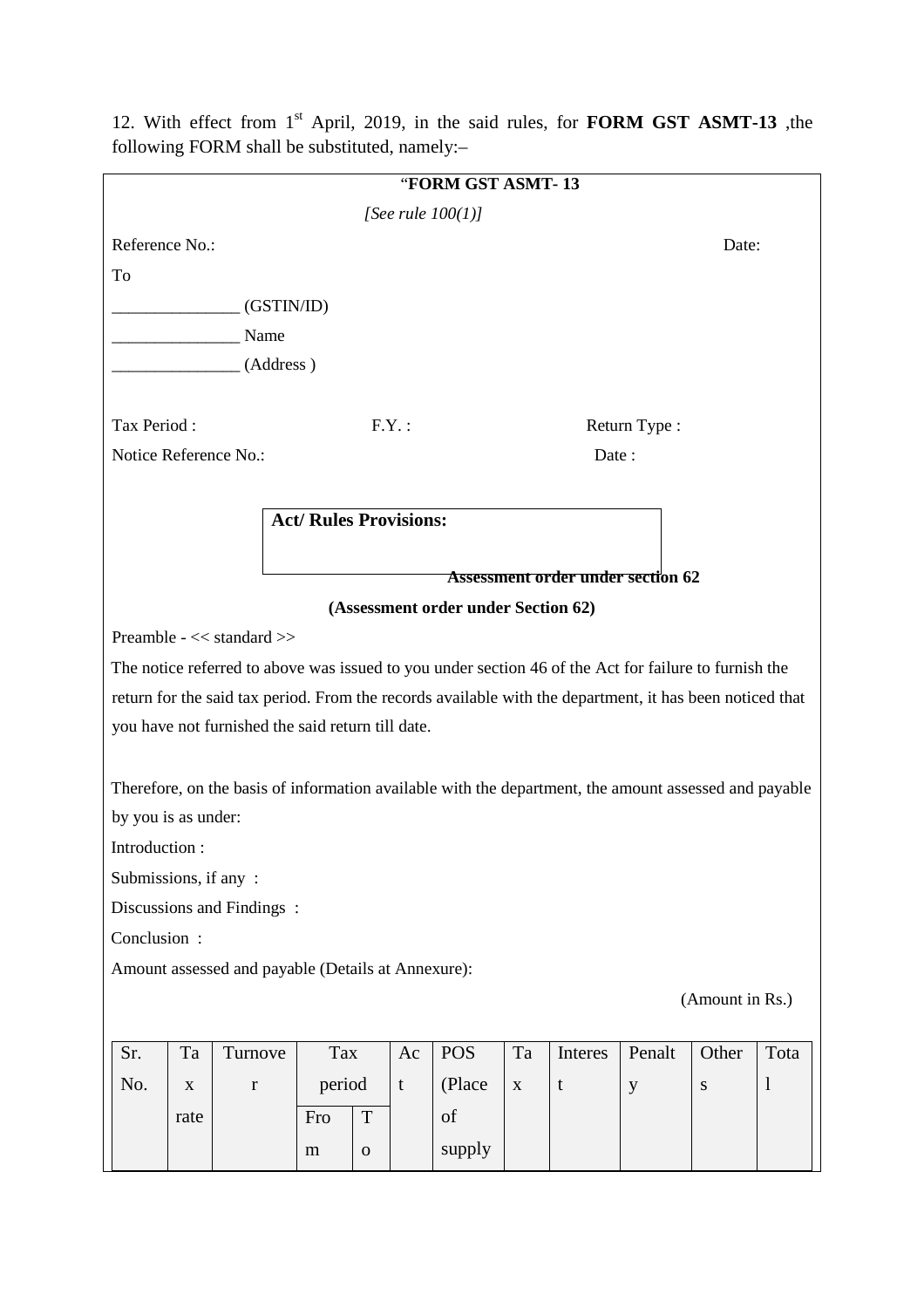|      | $\Omega$ | $\sqrt{2}$ | $\Lambda$ | 5 | 6 | ⇁ | 8 | 10 | 11 | 12 <sup>1</sup> |
|------|----------|------------|-----------|---|---|---|---|----|----|-----------------|
|      |          |            |           |   |   |   |   |    |    |                 |
| Tota |          |            |           |   |   |   |   |    |    |                 |
|      |          |            |           |   |   |   |   |    |    |                 |

Please note that interest has been calculated up to the date of passing the order. While making payment, interest for the period between the date of order and the date of payment shall also be worked out and paid along with the dues stated in the order.

You are also informed that if you furnish the return within a period of 30 days from the date of service of this order, the order shall be deemed to have been withdrawn; otherwise, proceedings shall be initiated against you, after the aforesaid period, to recover the outstanding dues.

#### Signature

Name

Designation

**Jurisdiction** 

Address

### **Note –**

1. Only applicable fields may be filled up.

2. Column nos. 2, 3, 4 and 5 of the above Table i.e. tax rate, turnover and tax period are not mandatory.

3. Place of Supply (POS) details shall be required only if demand is created under IGST Act.".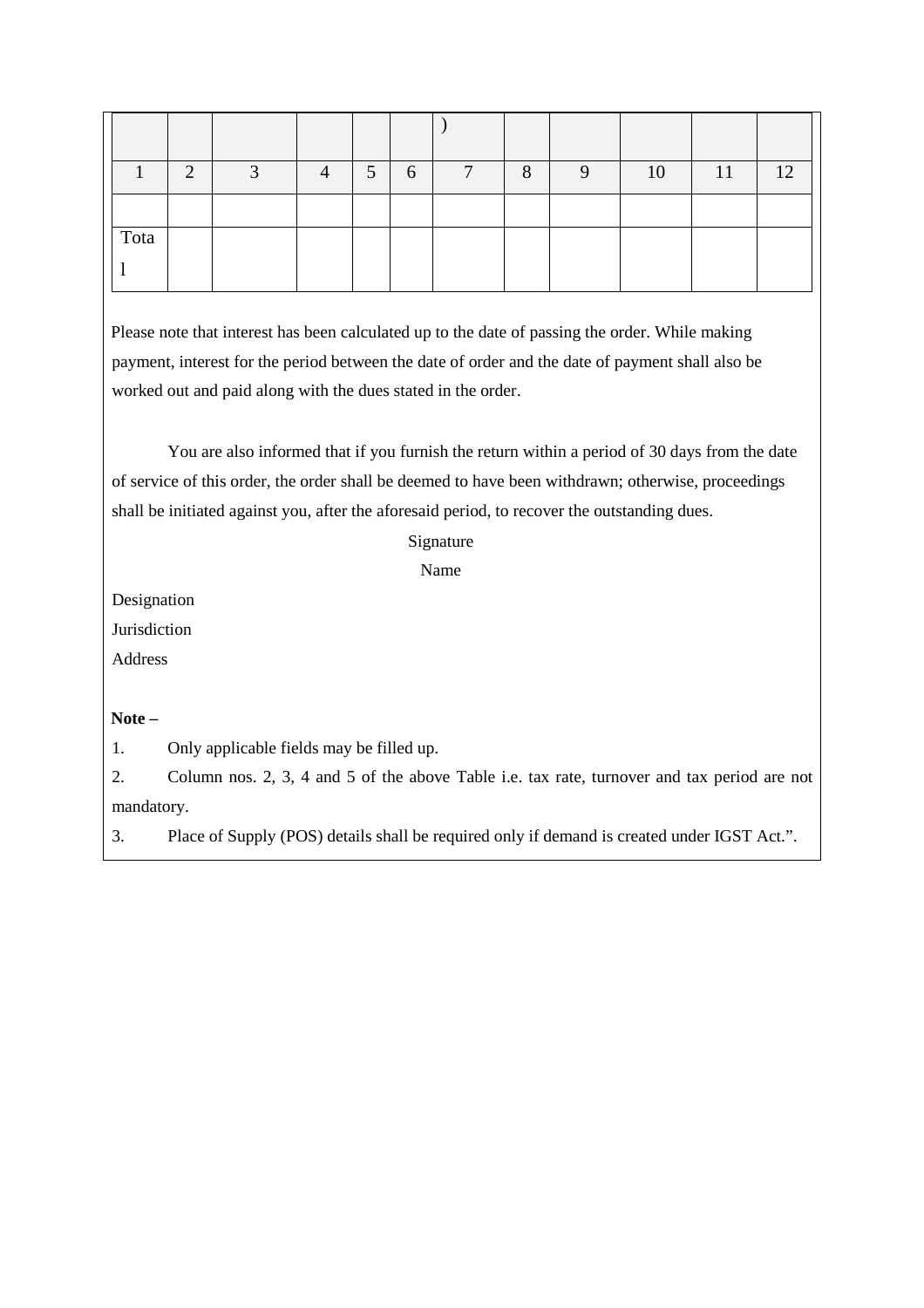|                                                        | "FORM GST ASMT - 15                                                                               |
|--------------------------------------------------------|---------------------------------------------------------------------------------------------------|
|                                                        | [See rule $100(2)$ ]                                                                              |
| Reference No.:                                         | Date:                                                                                             |
| To                                                     |                                                                                                   |
| (GSTIN/ID)                                             |                                                                                                   |
| Name                                                   |                                                                                                   |
| (Address)                                              |                                                                                                   |
|                                                        |                                                                                                   |
| <b>Tax Period:</b>                                     | F.Y.:                                                                                             |
| SCN reference no.:                                     | Date:                                                                                             |
|                                                        |                                                                                                   |
|                                                        | <b>Act/ Rules Provisions:</b>                                                                     |
|                                                        |                                                                                                   |
|                                                        |                                                                                                   |
|                                                        | <b>Assessment order under section 63</b>                                                          |
|                                                        | Preamble - << standard >>                                                                         |
|                                                        | The notice referred to above was issued to you to explain the reasons for continuing to           |
|                                                        | conduct business as an un-registered person, despite being liable to be registered under the Act. |
| <b>OR</b>                                              |                                                                                                   |
|                                                        | The notice referred to above was issued to you to explain the reasons as to why you should        |
|                                                        | not pay tax for the period  as your registration has been cancelled under sub-section (2) of      |
| section 29 with effect from------------                |                                                                                                   |
|                                                        | Whereas, no reply was filed by you or your reply was duly considered during proceedings           |
| held on $----$ date(s).                                |                                                                                                   |
|                                                        | On the basis of information available with the department / record produced during                |
|                                                        | proceedings, the amount assessed and payable by you is as under:                                  |
| Introduction:                                          |                                                                                                   |
| Submissions, if any:                                   |                                                                                                   |
| Conclusion (to drop proceedings or to create demand) : |                                                                                                   |
| Amount assessed and payable :                          |                                                                                                   |
|                                                        | (Amount in Rs.)                                                                                   |
|                                                        |                                                                                                   |
| Sr. Tax Rate Turnover Tax Period Act                   | <b>POS</b><br>InterestPenaltyOthersTotal<br>Tax                                                   |

13. With effect from 1st April, 2019, in the said rules, for **FORM GST ASMT-15**,the following FORM shall be substituted, namely:–

|     | Sr. Tax Rate Turnover Tax Period Act |      | POS       | $\text{Tax}$ | InterestPenaltyOthersTotal |  |  |
|-----|--------------------------------------|------|-----------|--------------|----------------------------|--|--|
| No. |                                      | From | (Place of |              |                            |  |  |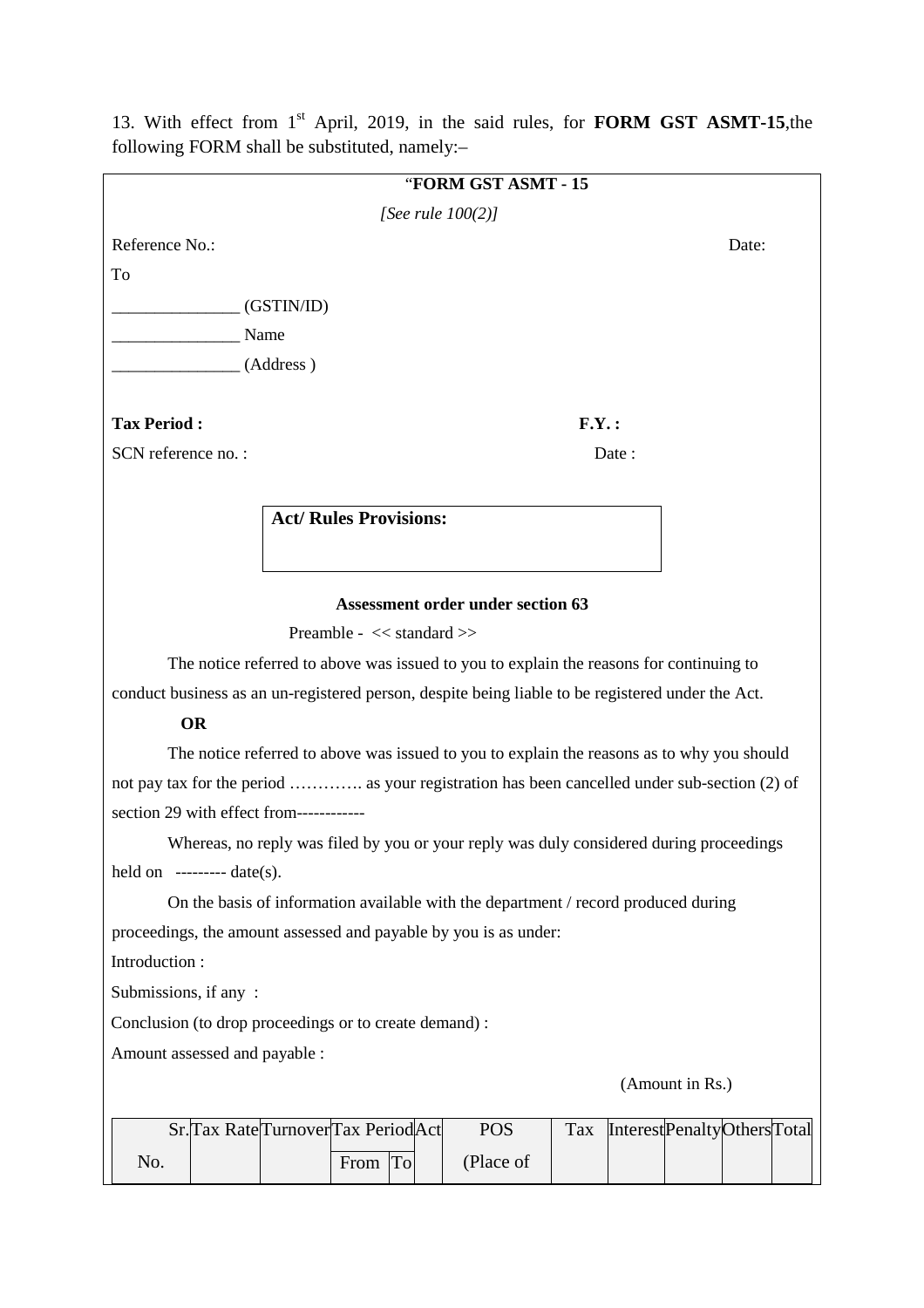|       |  |   |          | Supply) |  |    |   |             |
|-------|--|---|----------|---------|--|----|---|-------------|
|       |  | ັ | $\sigma$ |         |  | 10 | × | $1^{\circ}$ |
|       |  |   |          |         |  |    |   |             |
| Total |  |   |          |         |  |    |   |             |

Please note that interest has been calculated upto the date of passing the order. While making payment, interest for the period between the date of order and the date of payment shall also be worked out and paid along with the dues stated in the order.

You are hereby directed to make the payment by  $<<$  date  $>>$  failing which proceedings shall be initiated against you to recover the outstanding dues.

Signature

Name

Designation

Jurisdiction

Address

**Note –** 

1. Only applicable fields may be filled up.

2. Column nos. 2, 3, 4 and 5 of the above Table i.e. tax rate, turnover and tax period are not mandatory.

3. Place of Supply (POS) details shall be required only if demand is created under IGST Act.".

14. With effect from 1st April, 2019, in the said rules, for **FORM GST ASMT-16**, the following FORM shall be substituted, namely:–

|                    |            | "FORM GST ASMT - 16  |       |       |
|--------------------|------------|----------------------|-------|-------|
|                    |            | [See rule $100(3)$ ] |       |       |
| Reference No.:     |            |                      |       | Date: |
| To                 |            |                      |       |       |
|                    | (GSTIN/ID) |                      |       |       |
|                    | Name       |                      |       |       |
|                    | (Address)  |                      |       |       |
|                    |            |                      |       |       |
| <b>Tax Period:</b> |            |                      | F.Y.: |       |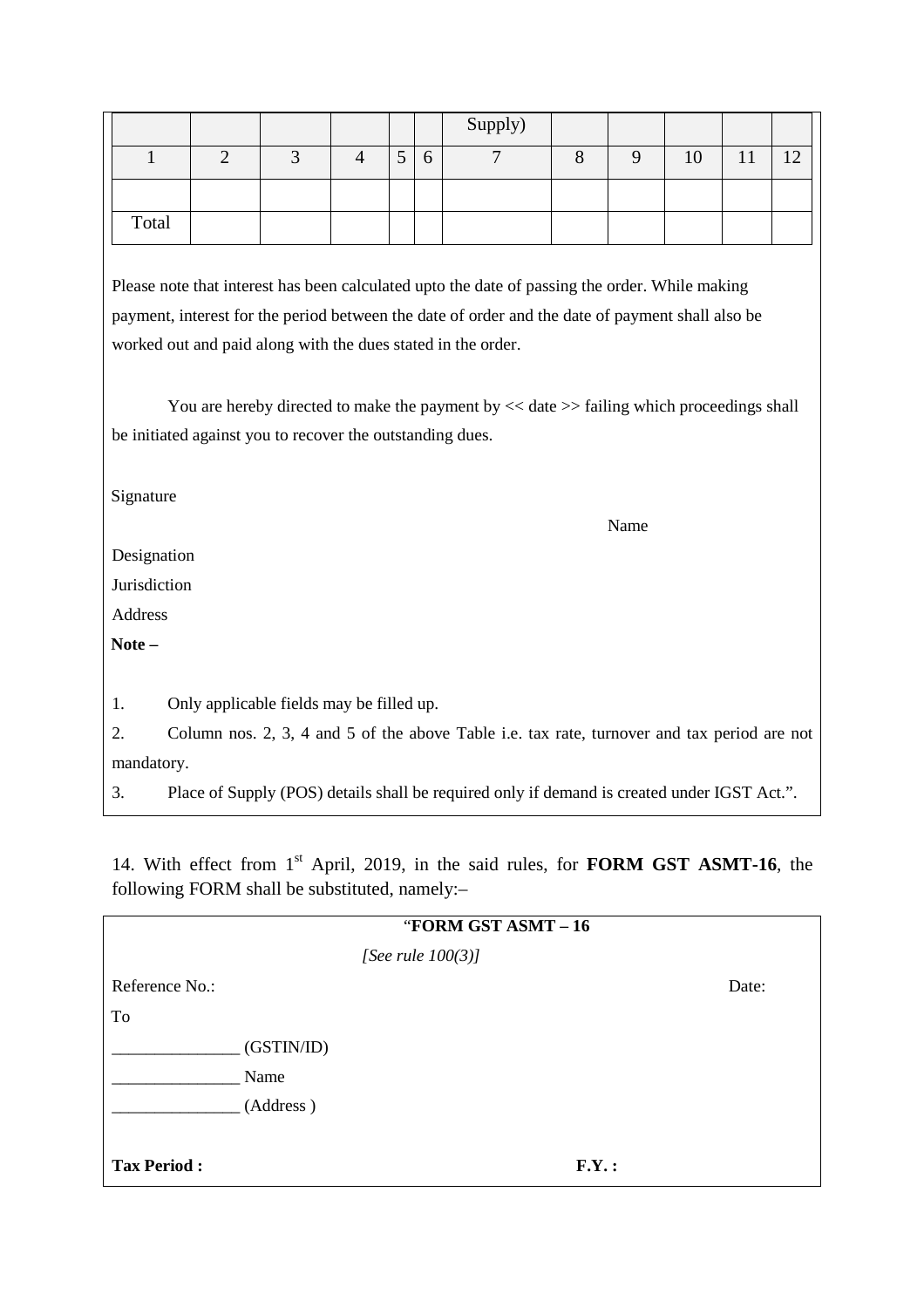## **Act/ Rules Provisions:**

#### **Assessment order under section 64**

Preamble - << standard >>

It has come to my notice that un-accounted for goods are lying in stock at godown---------

(address) or in a vehicle stationed at -------------- (address & vehicle detail) and you were not able to,

account for these goods or produce any document showing the detail of the goods.

Therefore, I proceed to assess the tax due on such goods as under:

Introduction :

Discussion & finding :

Conclusion :

Amount assessed and payable (details at Annexure) :

(Amount in Rs.)

| Sr. No. |                | Tax Turnover Tax Period   Act |      |    |   | <b>POS</b> | Tax | Interest   Penalty   Others   Total |    |    |    |
|---------|----------------|-------------------------------|------|----|---|------------|-----|-------------------------------------|----|----|----|
|         | Rate           |                               | From | To |   | (Place of  |     |                                     |    |    |    |
|         |                |                               |      |    |   | Supply)    |     |                                     |    |    |    |
|         | $\overline{2}$ | 3                             | 4    |    | 6 |            | 8   | 9                                   | 10 | 11 | 12 |
|         |                |                               |      |    |   |            |     |                                     |    |    |    |
| Total   |                |                               |      |    |   |            |     |                                     |    |    |    |

Please note that interest has been calculated upto the date of passing the order. While making payment, interest for the period between the date of order and the date of payment shall also be worked out and paid along with the dues stated in the order.

You are hereby directed to make the payment by  $<<$  date  $>>$  failing which proceedings shall be initiated against you to recover the outstanding dues.

Signature

Name

Designation

 Jurisdiction Address

**Note –** 

Only applicable fields may be filled up.

Column nos. 2, 3, 4 and 5 of the above Table i.e. tax rate, turnover and tax period are not mandatory. Place of Supply (POS) details shall be required only if demand is created under IGST Act.".